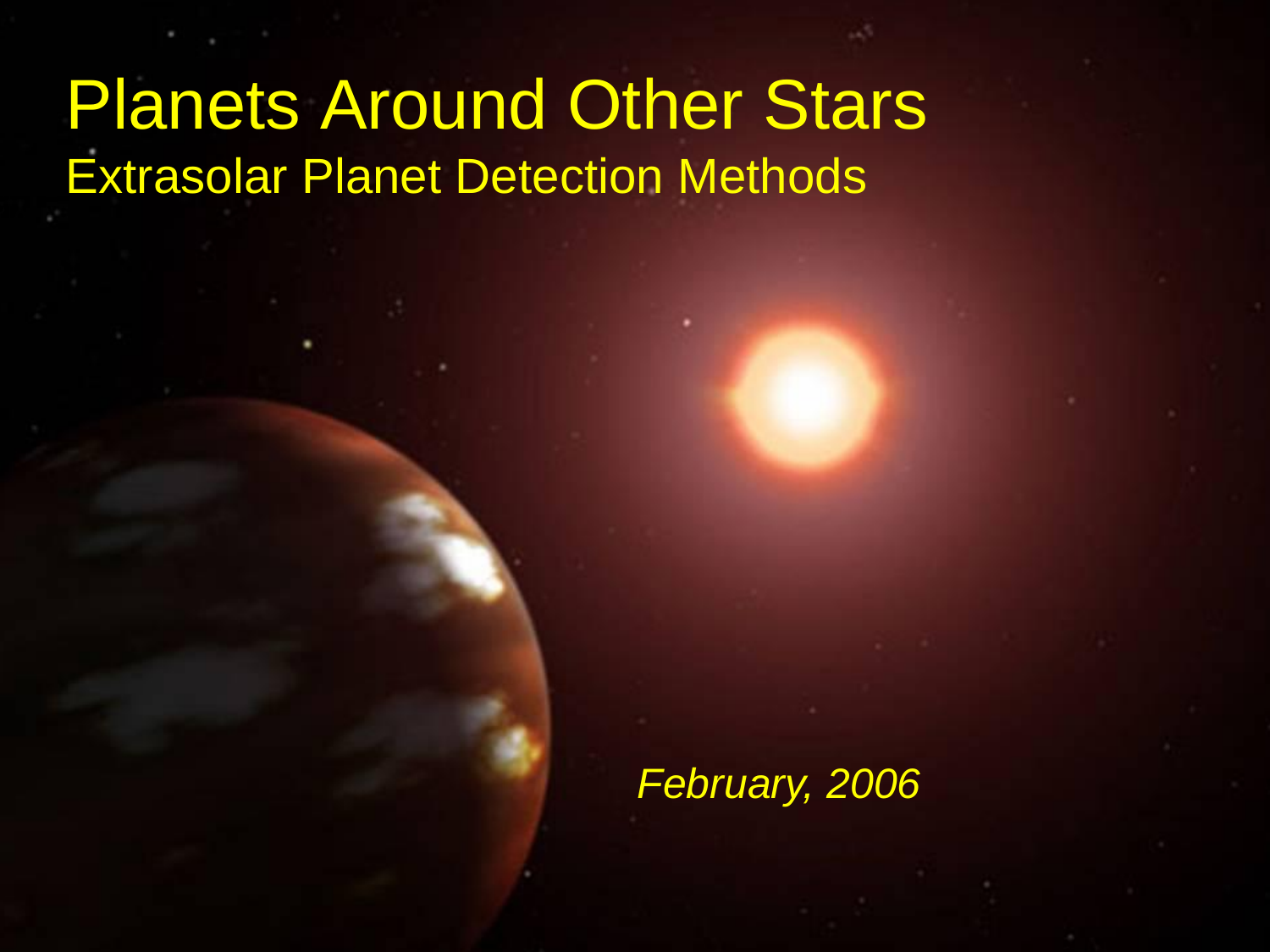# Distribution of this File

Extrasolar\_planet\_detection.ppt

• This Powerpoint presentation was put together for the purpose of non-profit amateur astronomical public education using information, materials, and artwork available on the web. If the material is copywrited, full credit is given to the originator. This presentation is posted for amateur astronomy club information only, and any astronomy club can modify the text for currency and accuracy if credit to the creators of its source materials is not removed.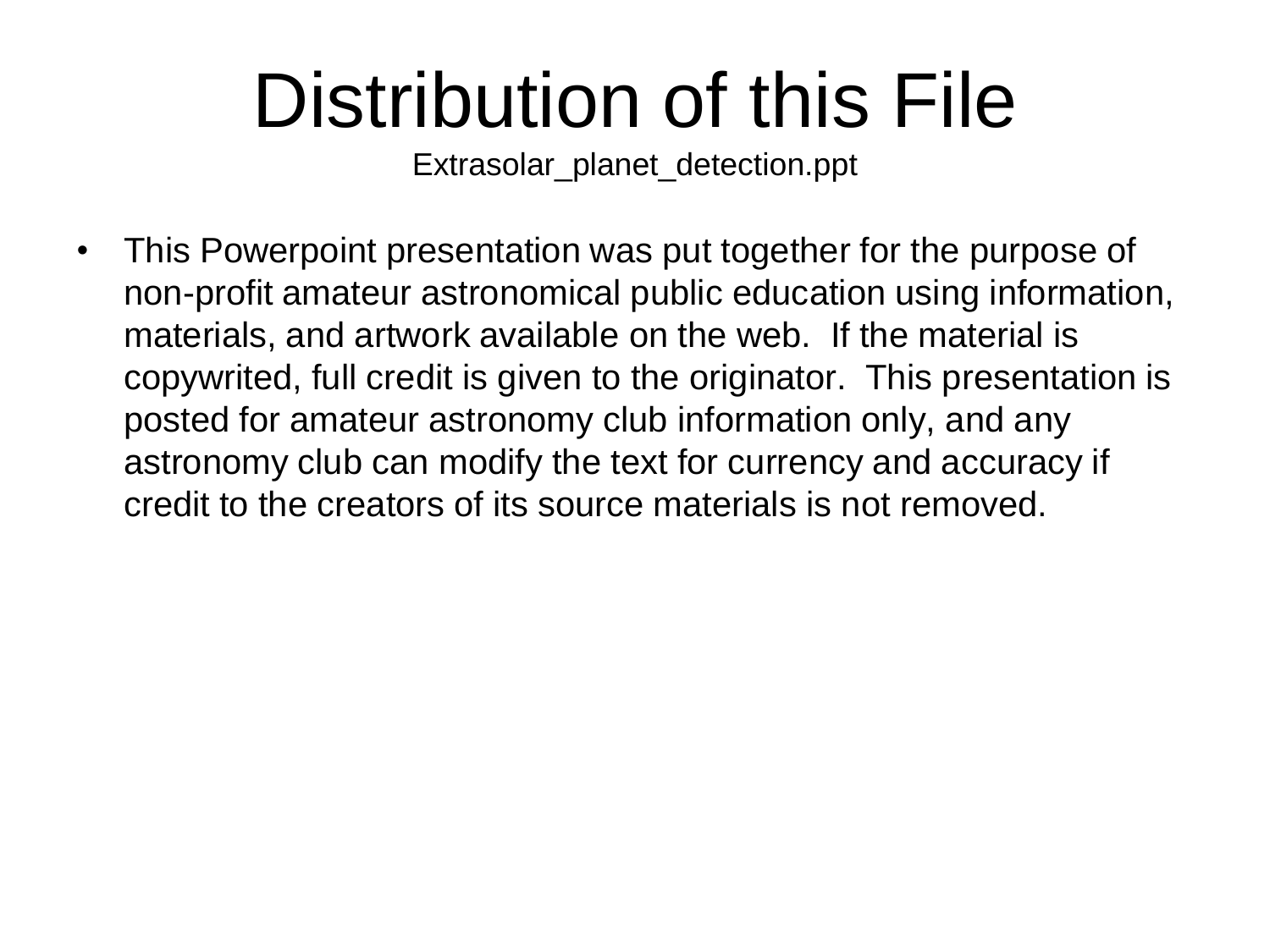#### Planets Around Other Stars?

How is it possible to see something so small, so far away?

- If everything is aligned perfectly, we can see the light of the star dim if a planet passes in front of it
- We can see the effects of an orbiting body on the parent star by looking carefully at the star's light spectrum

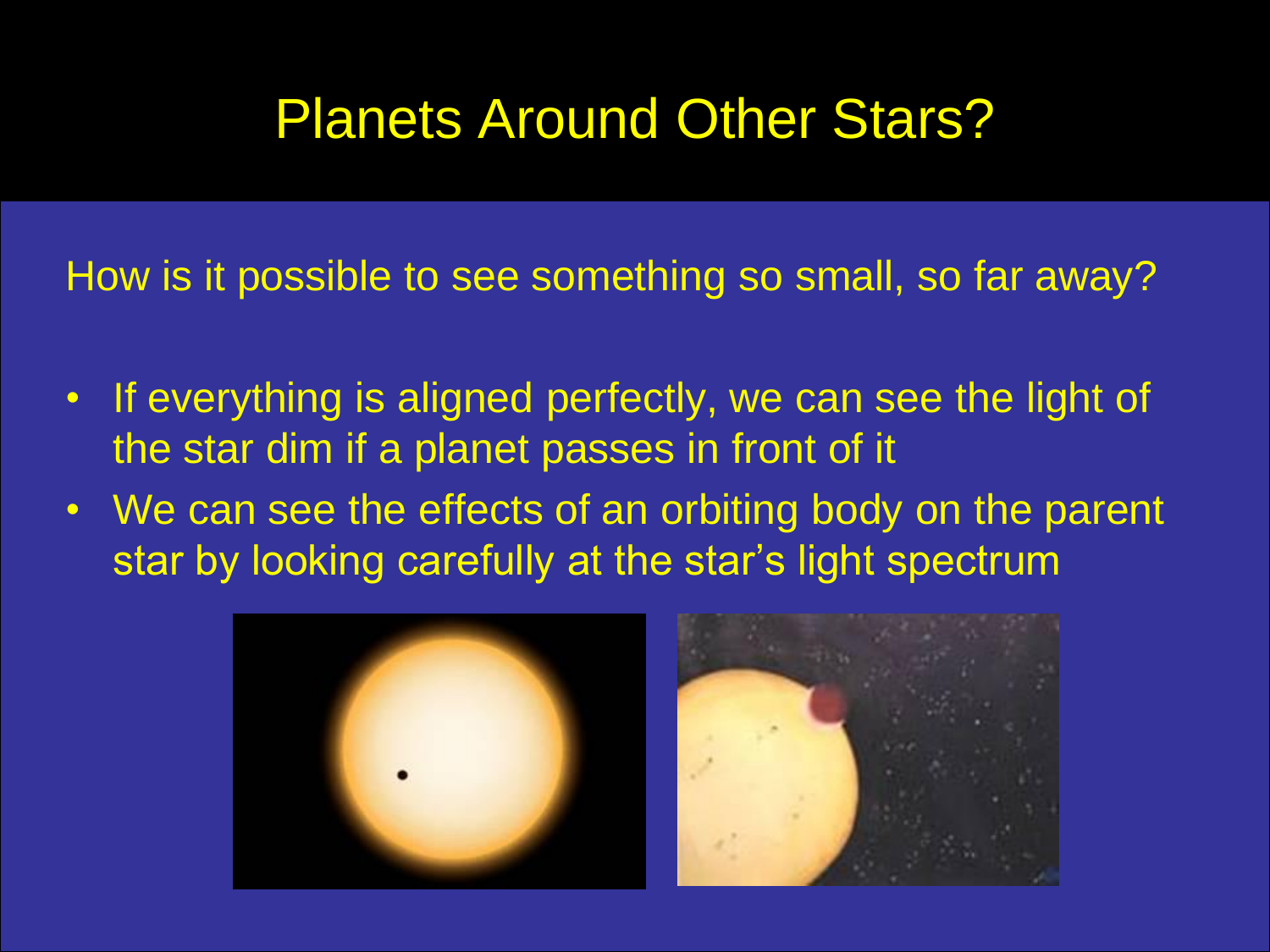## Planet Finding Methods:

#### • February 10, 2006: 180 Planets Found, 167 Planetary Systems

[•http://planetquest1.jpl.nasa.gov/atlas/atlas\\_index.cfm](http://planetquest1.jpl.nasa.gov/atlas/atlas_index.cfm)

#### • 'Light Curve' Analysis

- "Doppler Wobble" of star (red shift / blue shift of spectra)
- Decreased light from star "Planetary Eclipsing"
- Gravitational "Microlensing"
- Gravitational Waves (Not demonstrated yet)
- Direct Observation (Not confirmed as of 2/10/06)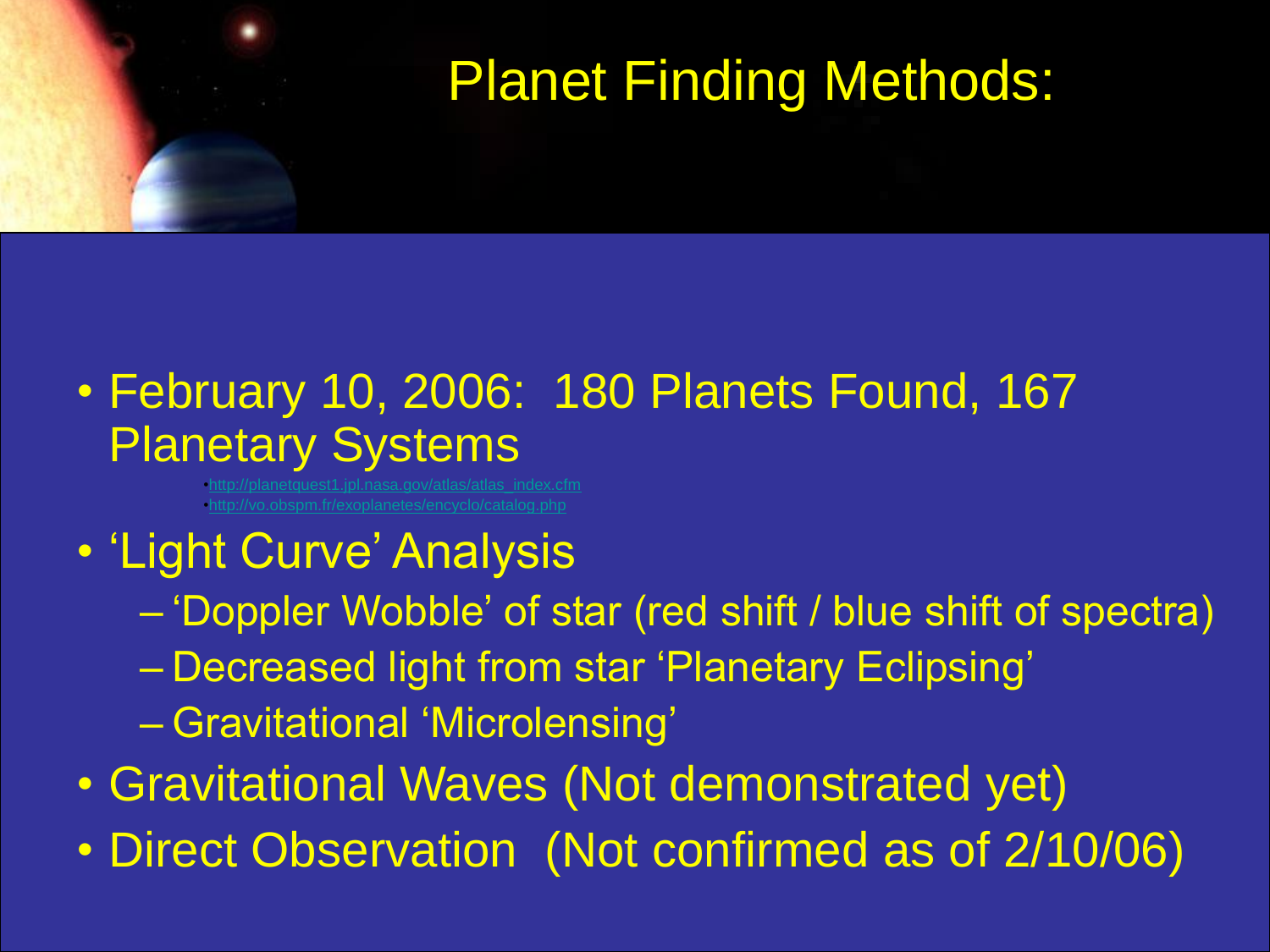#### Discovery of a Planetary Orbit around 51 Pegasi

#### October 6, 1995:

Michel Mayor and Didier Queloz from Geneva Observatory reported the discovery of a Jupiter--mass planet in orbit around the solar- type star 51Pegasi.

The claim was based on 18 months of precise Doppler measurements done with a spectrograph



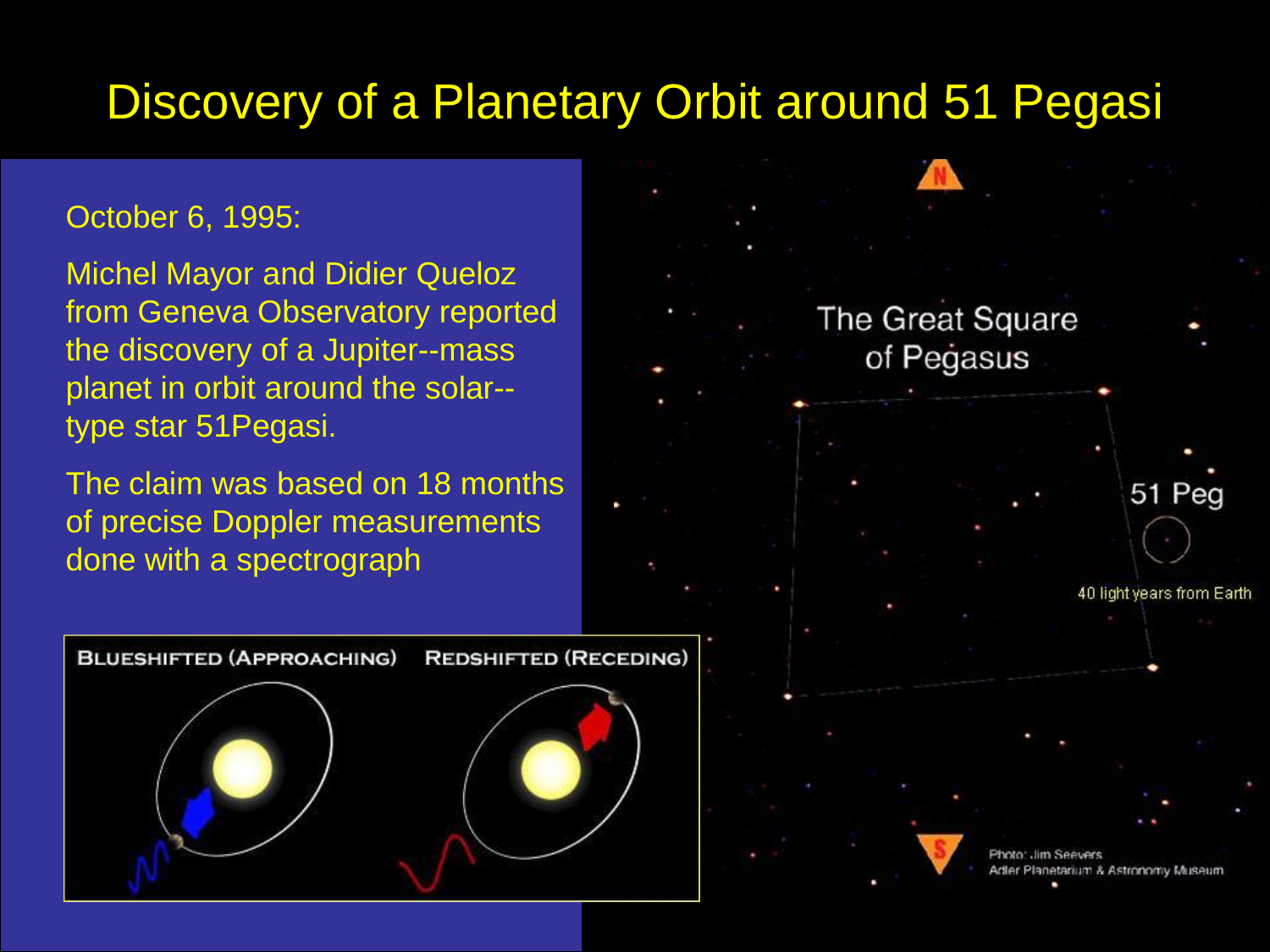### Doppler Analysis of Light Curve

#### **Results**

- Body orbits 51 Pegasi in just 4.2 days
- Semi-major axis 0.05 AU
- Probable mass of 0.5 **Jupiters**

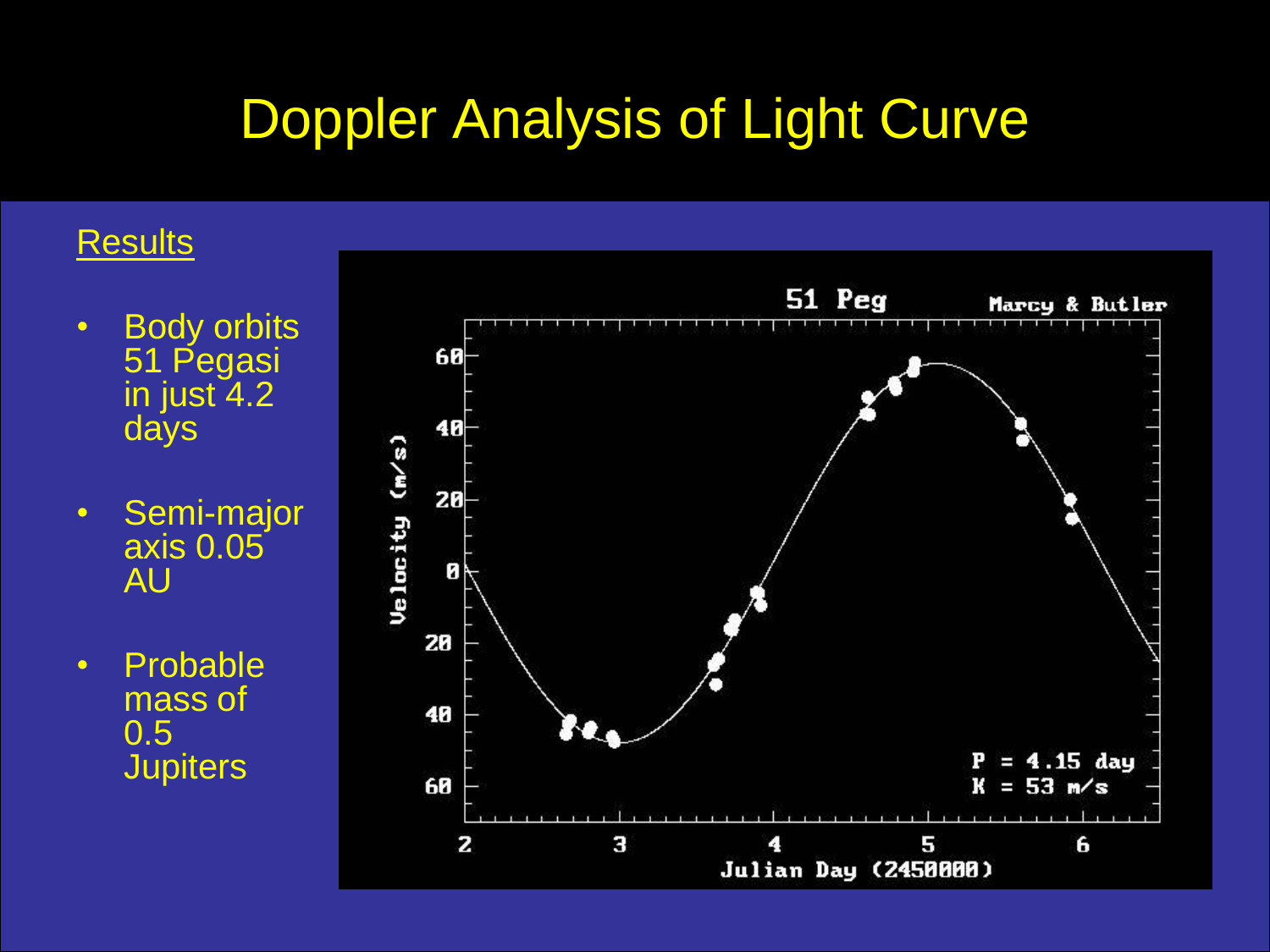## Big and Close = Big Wobble

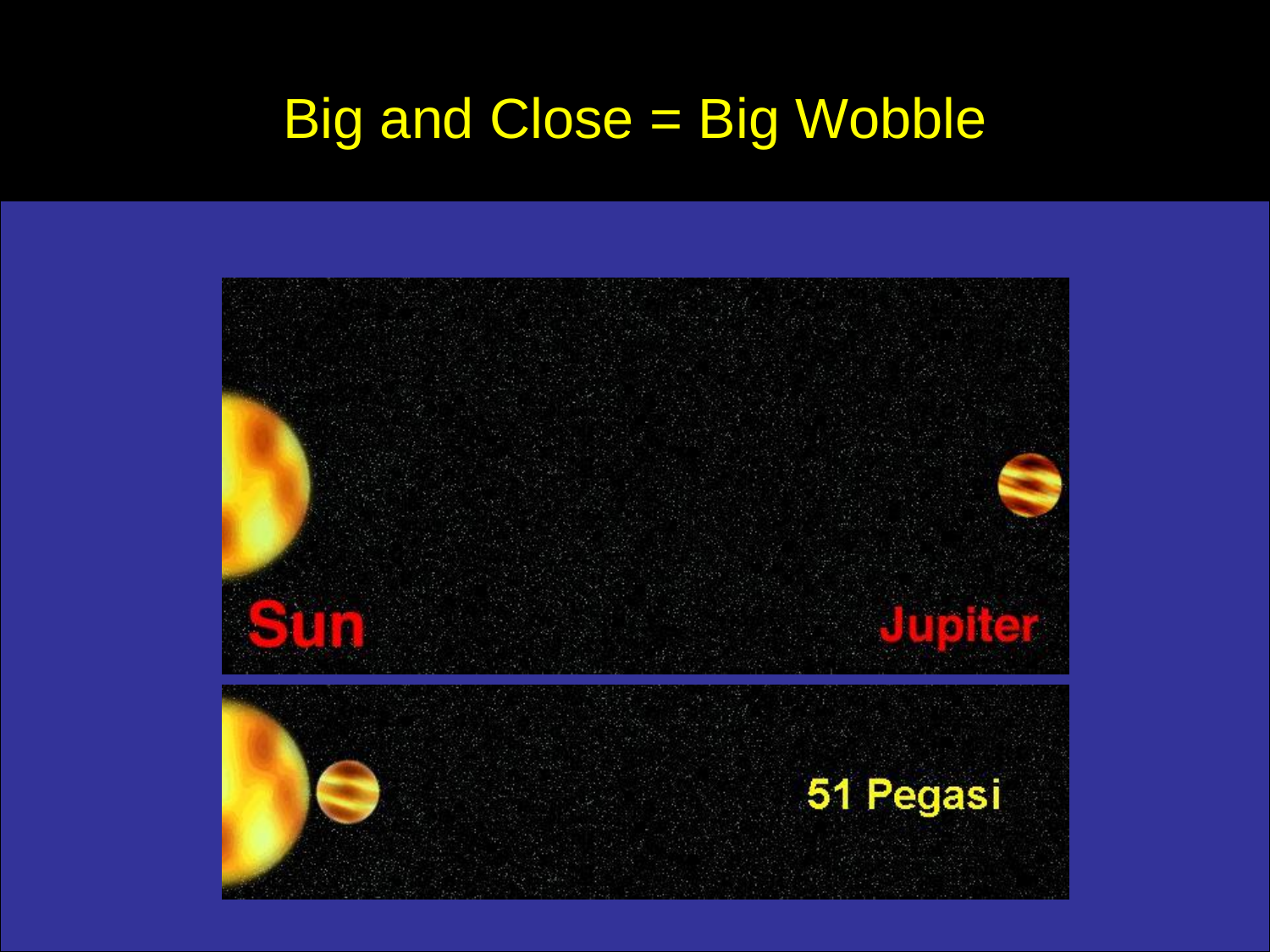## *Artist's Conception*

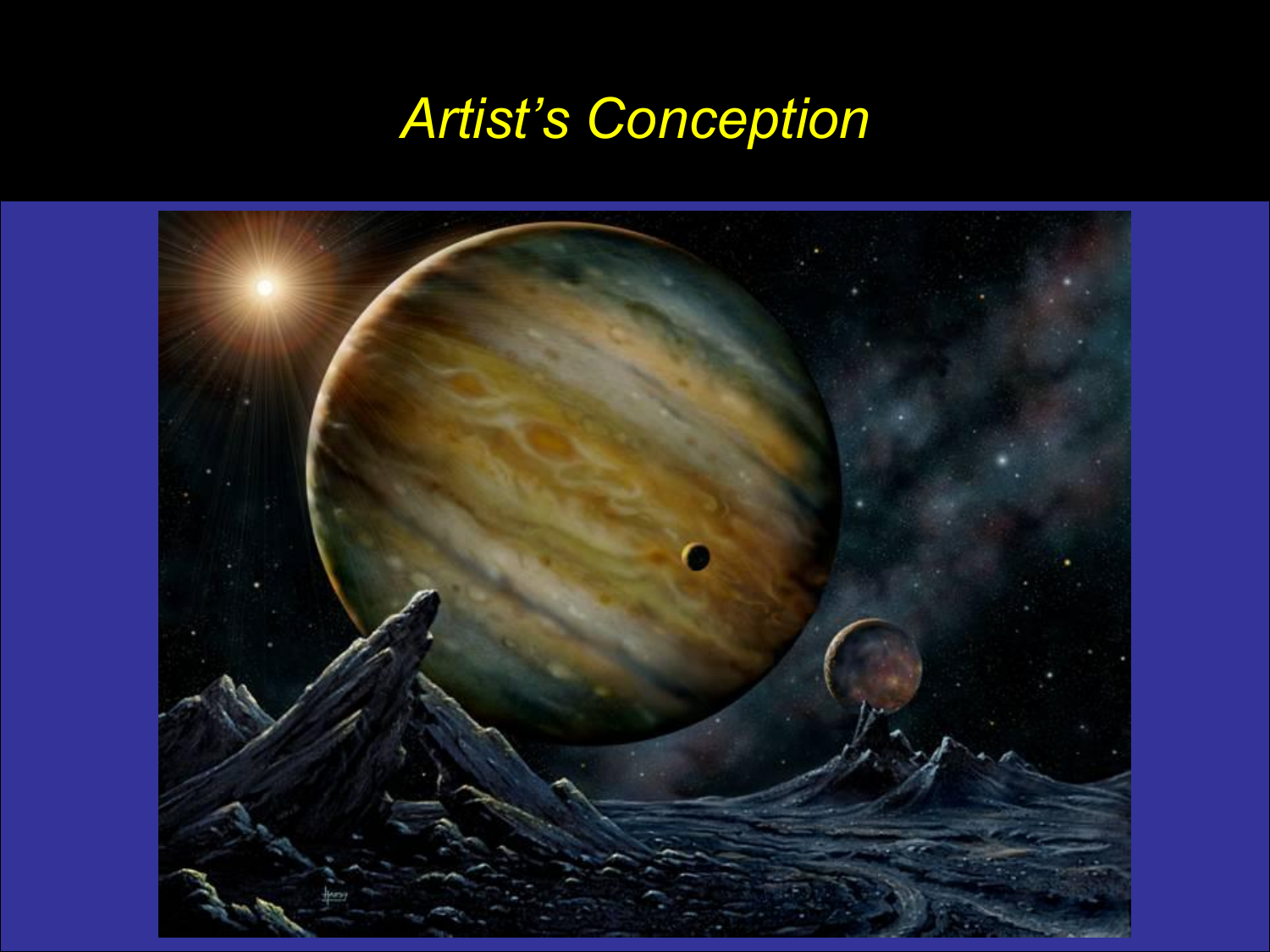#### Planets Discovered

Planets Discovered Using "Doppler Wobble" (also called Radial Velocity method and Doppler Spectroscopy)

- $\cdot$  ~ 90%
- Why the largest percentage?
	- Imaging systems and computers are very efficient at looking at multiple spectra simultaneously
	- Hubble recently identified 100 more candidate planets!
	- Amateurs have detected planets around other stars using this method using commercial off the shelf equipment
	- The Doppler Wobble method does not depend on the distant planet being in near-perfect alignment with the line of site from the Earth, and can be applied to a far greater number of stars. It provides an accurate estimate of a planet's mass, and not just a minimum figure. Only works out to about 160 ly.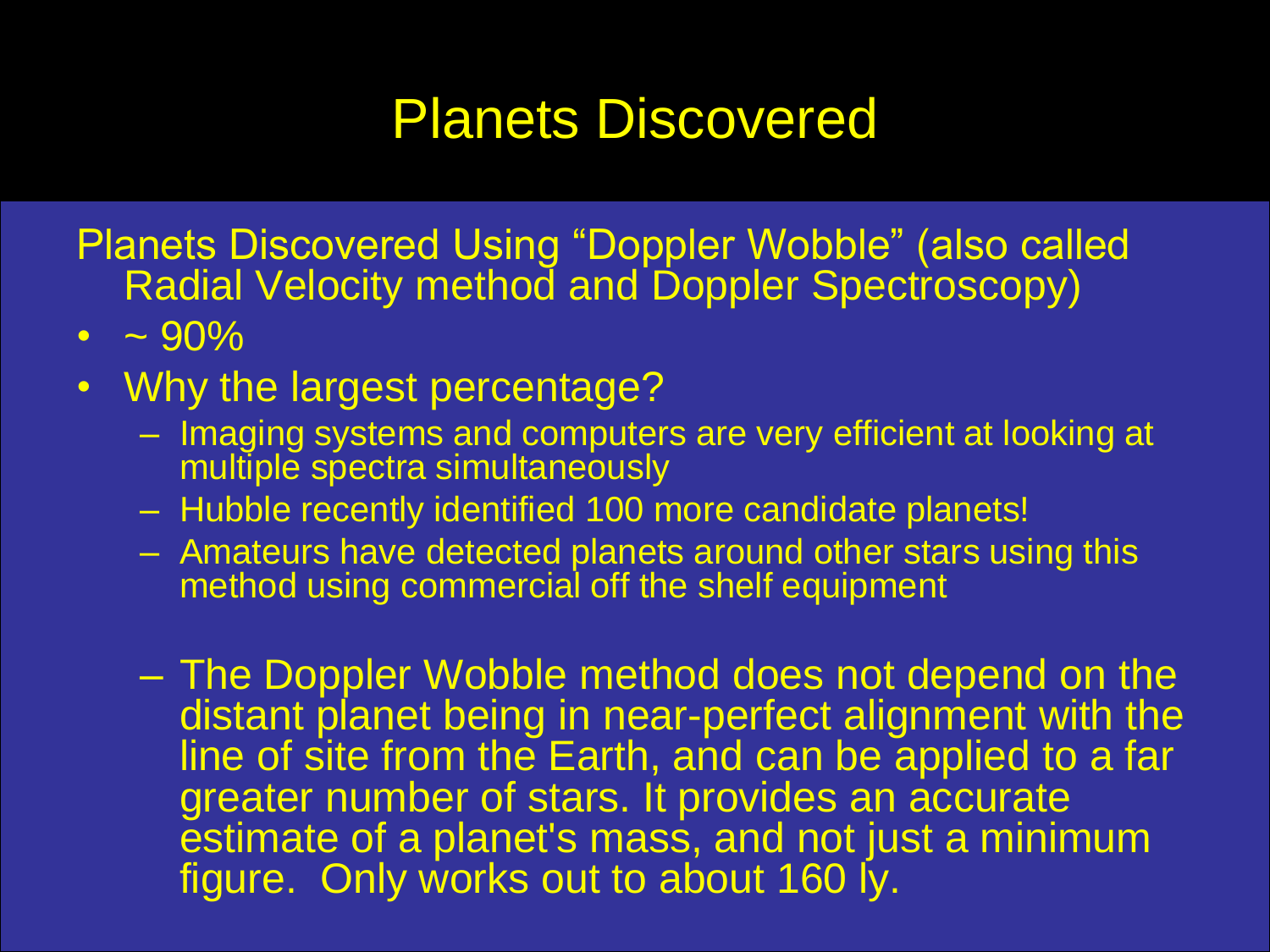#### Another Method: Planetary Eclipsing

#### Mercury Transit May 7, 2003



Venus Transit June 8, 2004



*Photo Credit: The Swedish 1-m Solar Telescope (SST) of the Royal Swedish Academy of Sciences on the Canary Islands*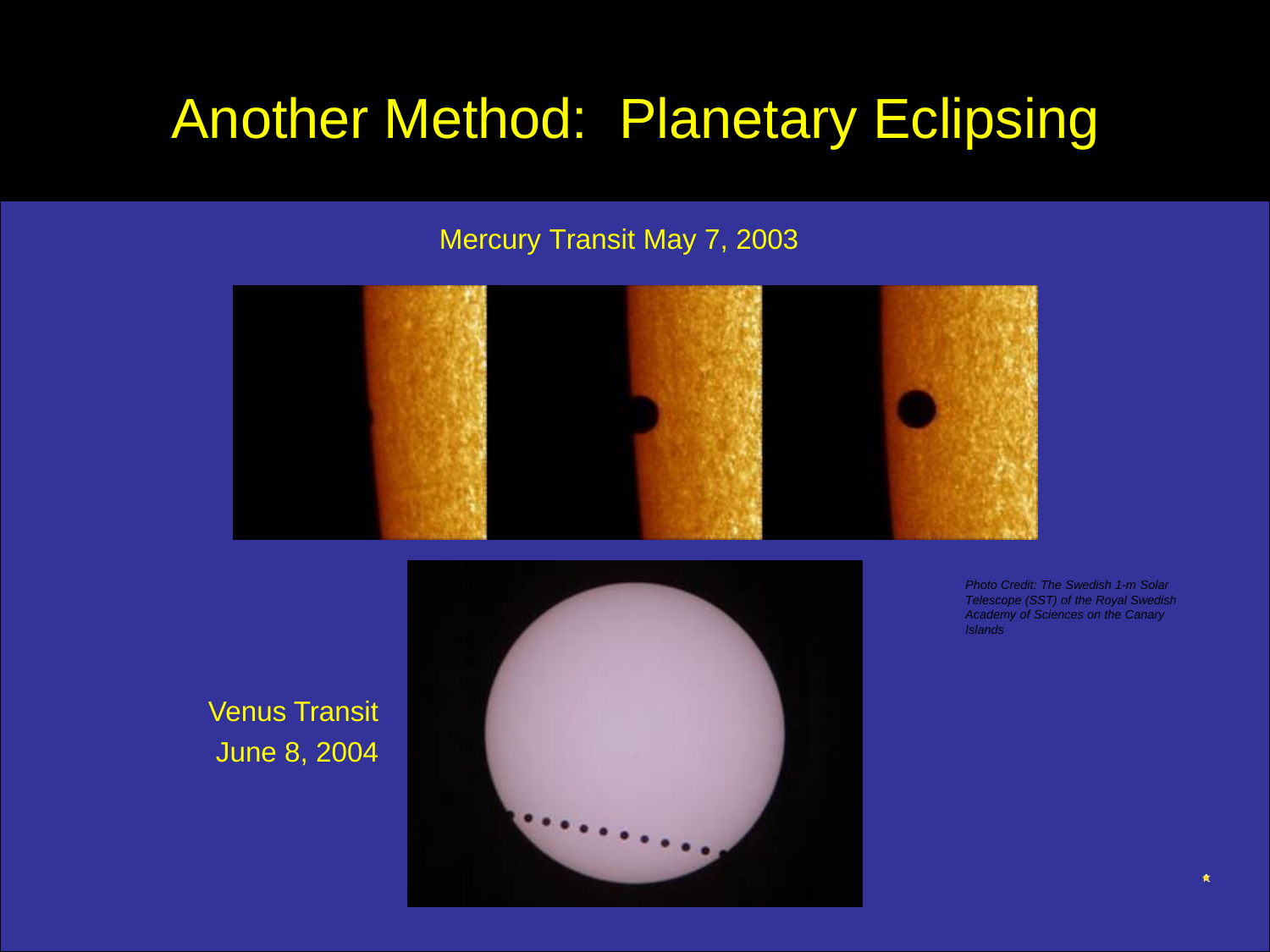## Planetary Eclipsing

If we are well aligned with the extrasolar planetary system, it is possible to measure the reduction in light coming from a star as a planet transits.

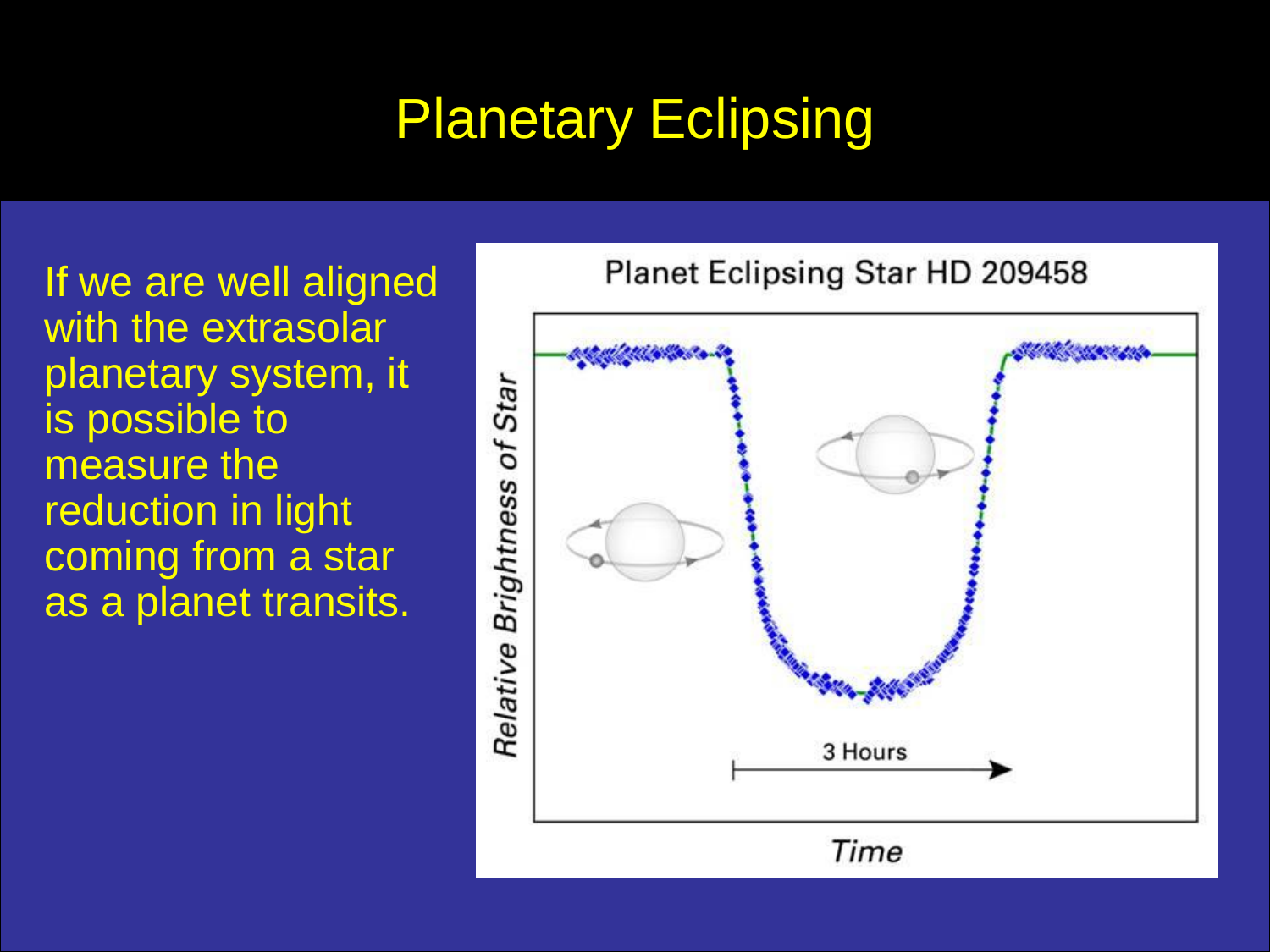## Planetary Eclipsing

Reduction in light depends upon the size of the star and the size of the eclipsing body

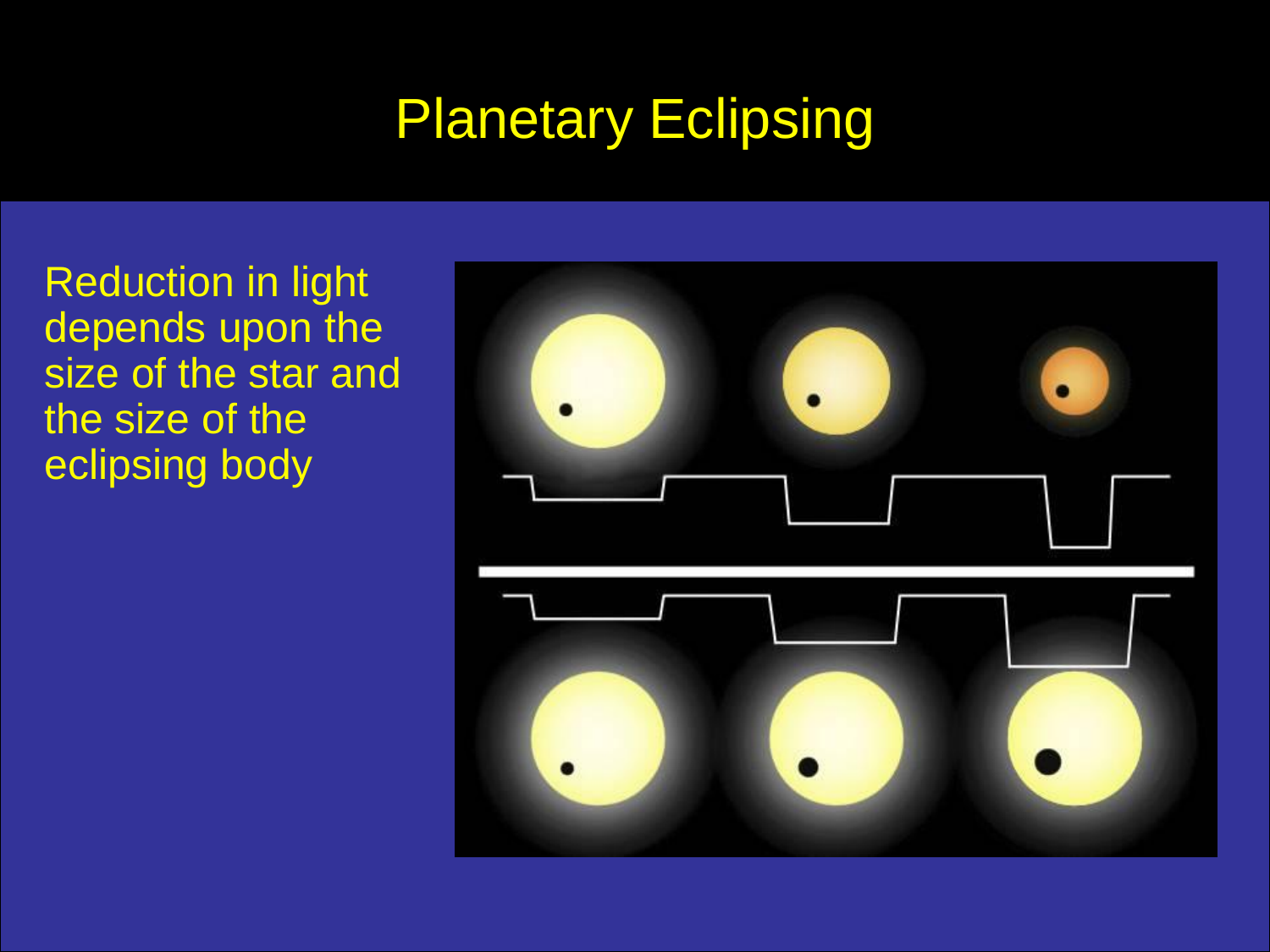**HST detects** additional sodium absorption due to light passing through planetary atmosphere as planet transits across star

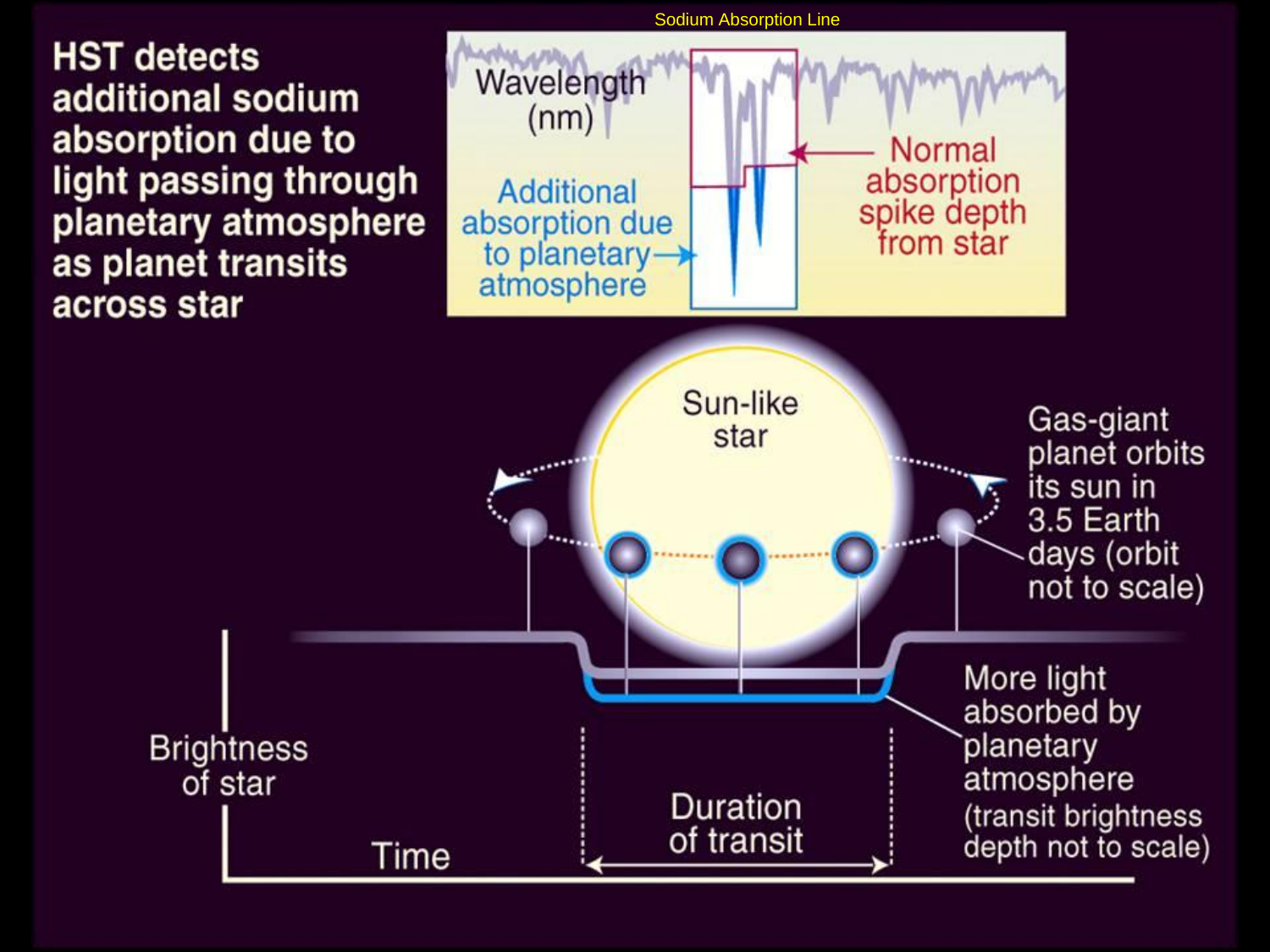#### Planets Discovered

Planets Discovered Using the Planetary Eclipsing Method: ~9%



#### Why so few?

- The extrasolar orbit must be perfectly aligned with us for us to witness the eclipse.
- Can be misled by very cool brown dwarf stars in orbits around the primary star. The Dwarfs can have their own spectra overwhelmed by the larger star. Long term observation can rule this out.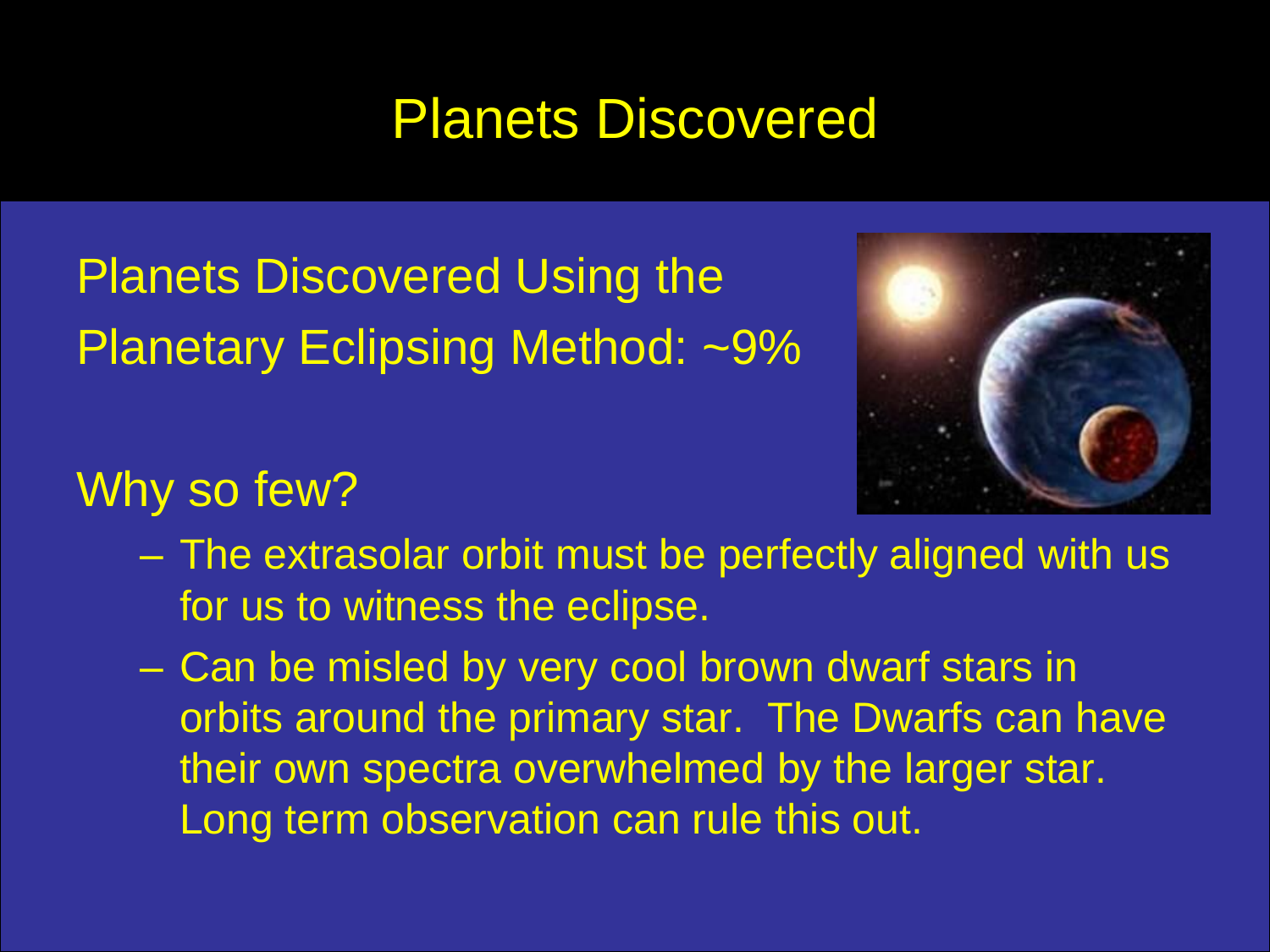#### Planetary Microlensing



Observations must be made of dense star clusters to improve the chances of exact alignment and detection.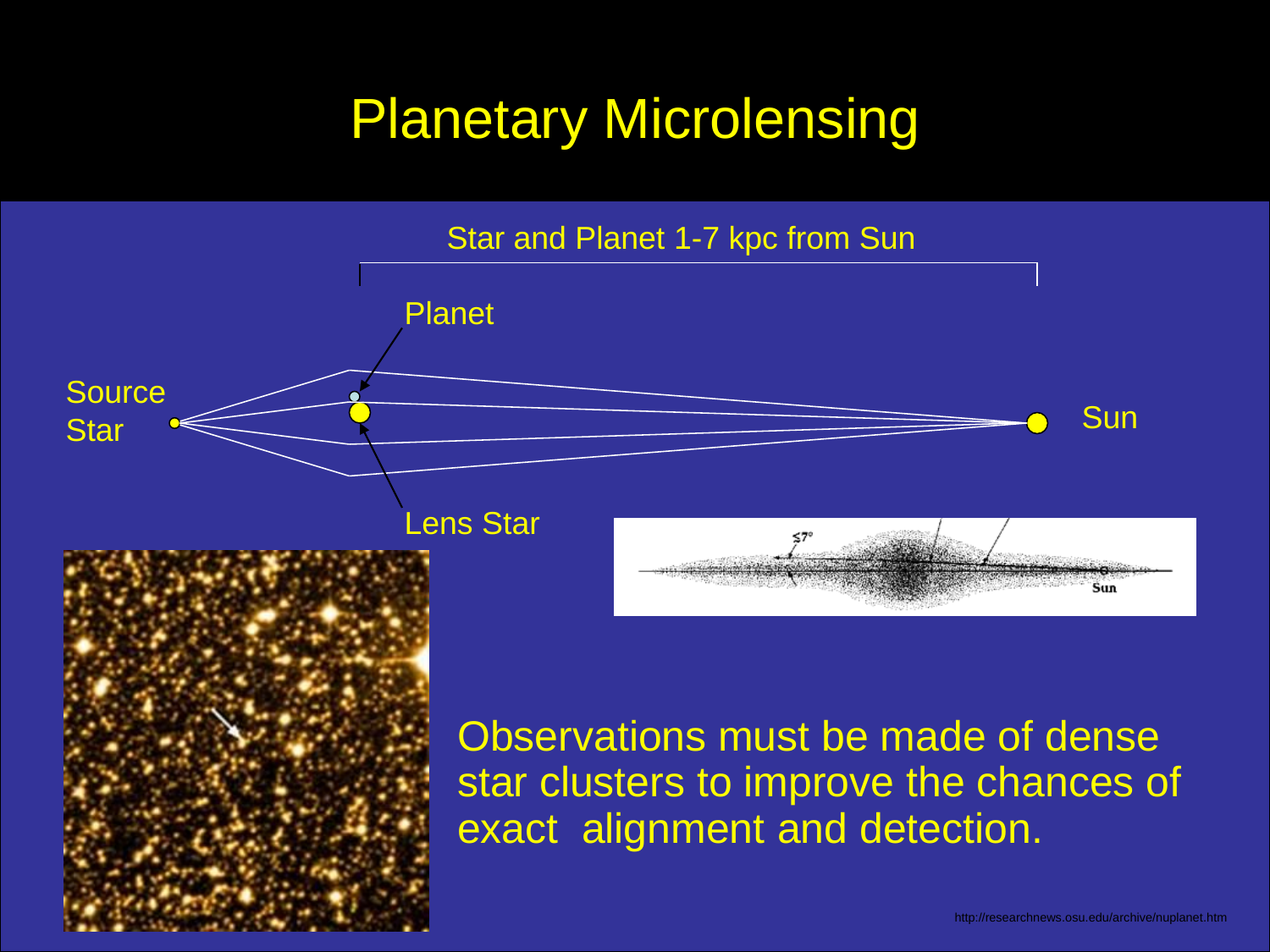### Planetary Microlensing

- A planetary microlensing event light curve resembles a single lens light curve most of the time.
- But, if one of the lensed images approaches the location of a planet, then the light curve can dramatically increase.

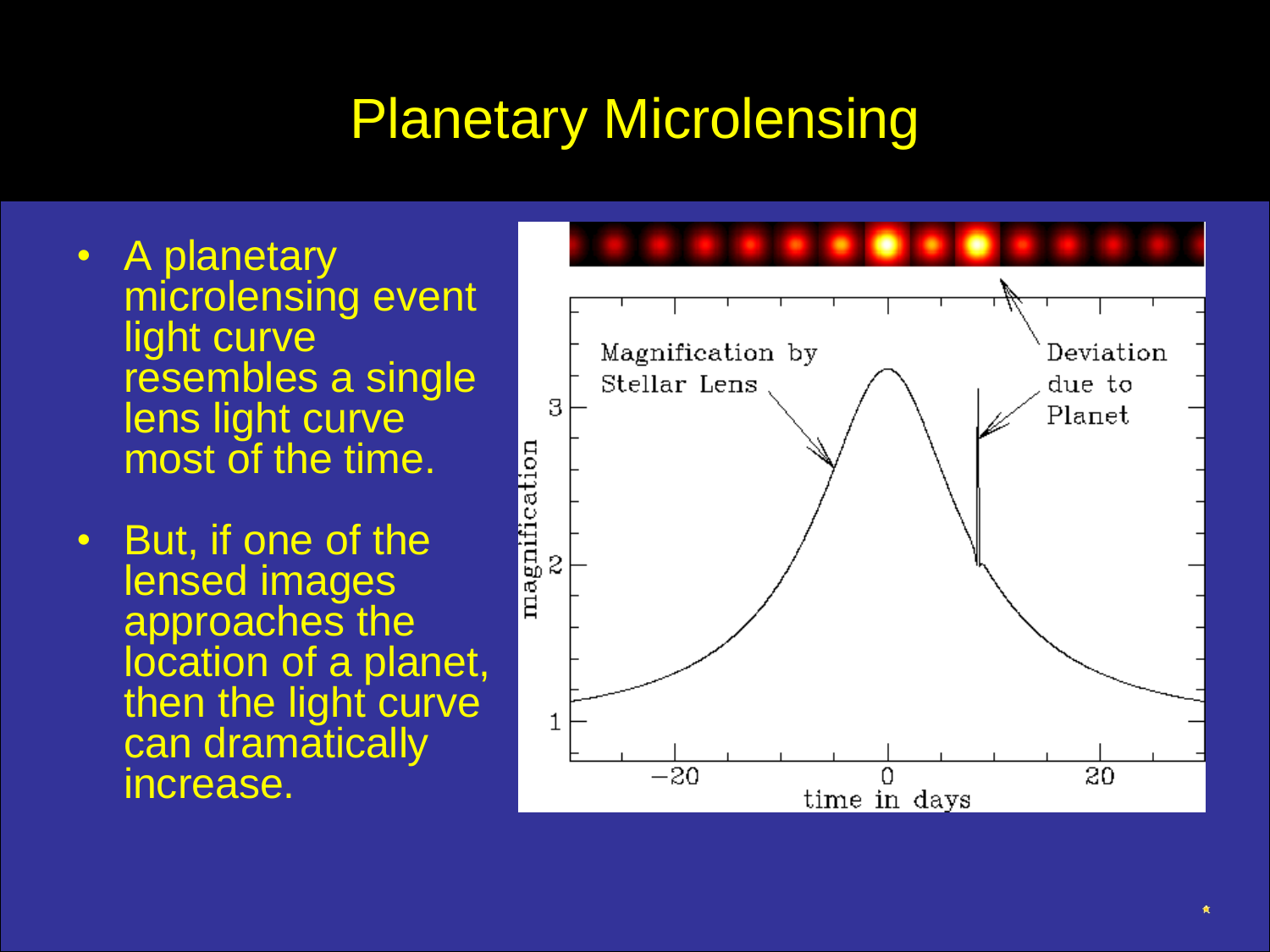### Planetary Microlensing

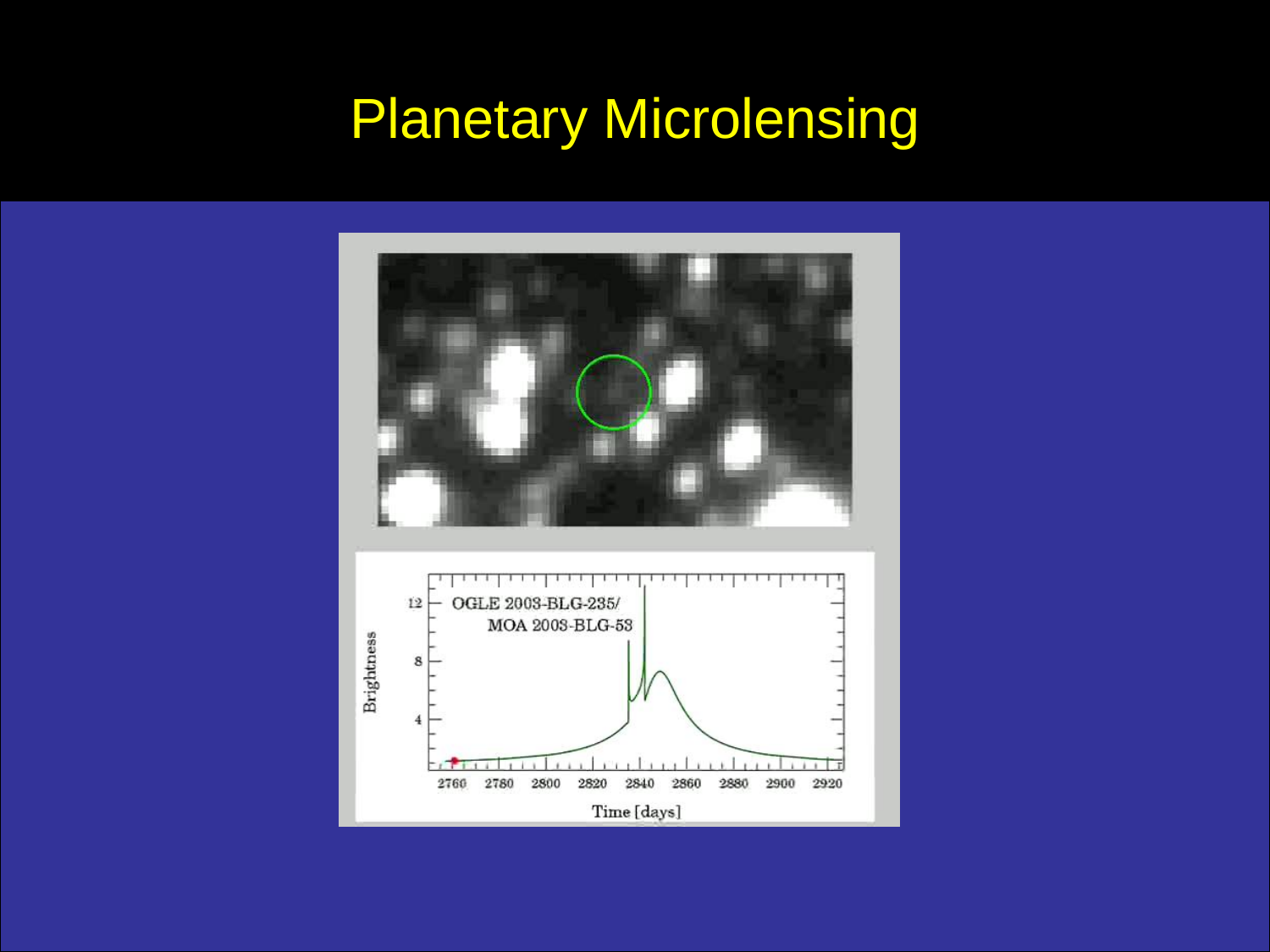## **Microlensing Planet Finder (MPF)**

#### Microlensing - The Basis for **MPF**

- $M_{\text{planet}}/M_{\ast}$  and separation are directly measured
- Planets are detected rapidly, even in ~20 year orbits
- 100,000,000 main sequence stars must be surveyed towards the Galactic bulge
- The only method sensitive to old, free floating planets
- 
- Can be done with current technology!
- Currently, there is no other technique capable of detecting low-mass and Earth-like planets.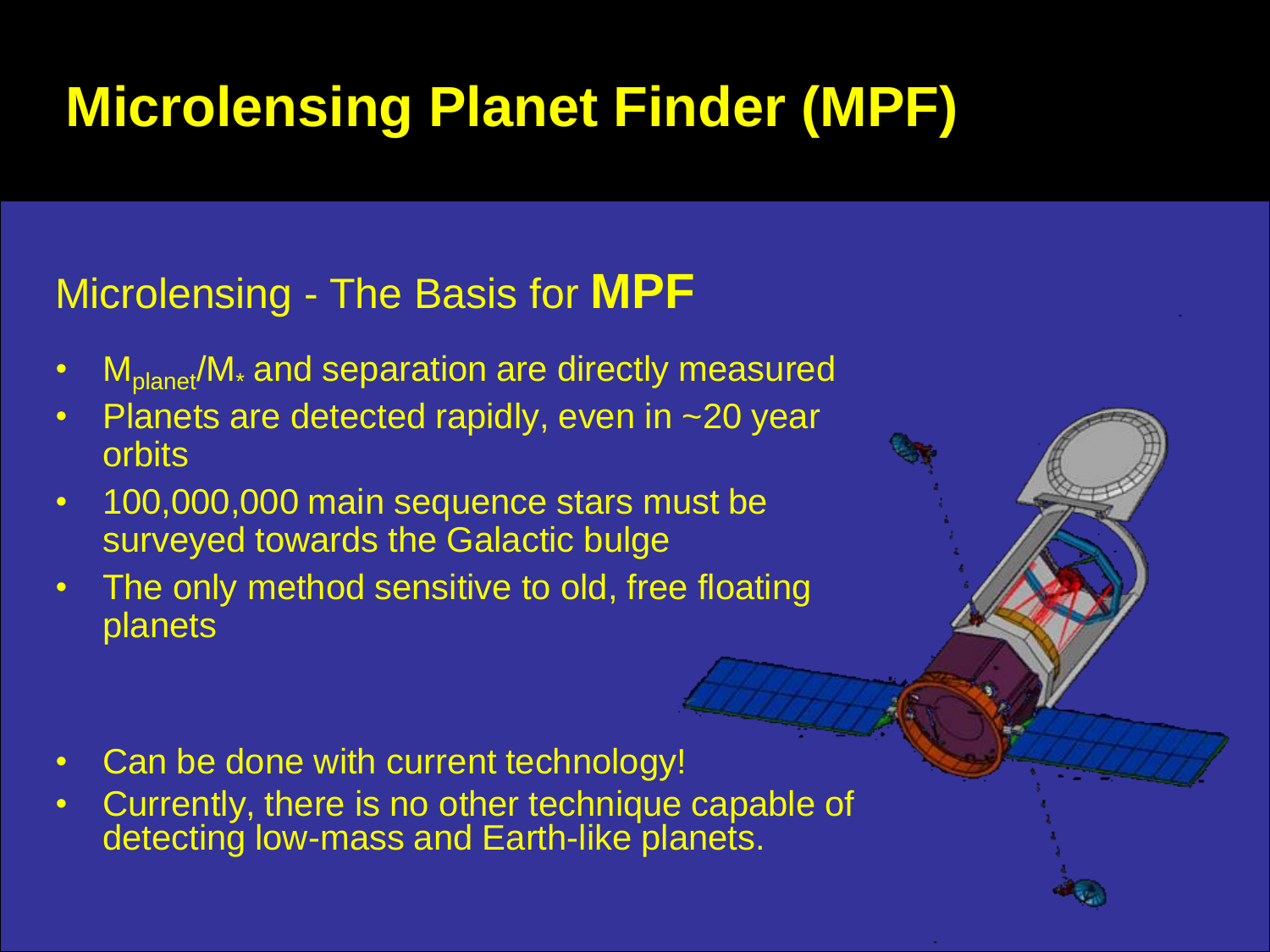#### Planets Discovered

Planets Discovered Using the Microlensing Method: ~1% (2/10/06, 3 planets) Orb Dist: to 3 AU

The extrasolar orbit must be *perfectly* aligned with the intervening mass and the Earth for us to witness the microlensing event.

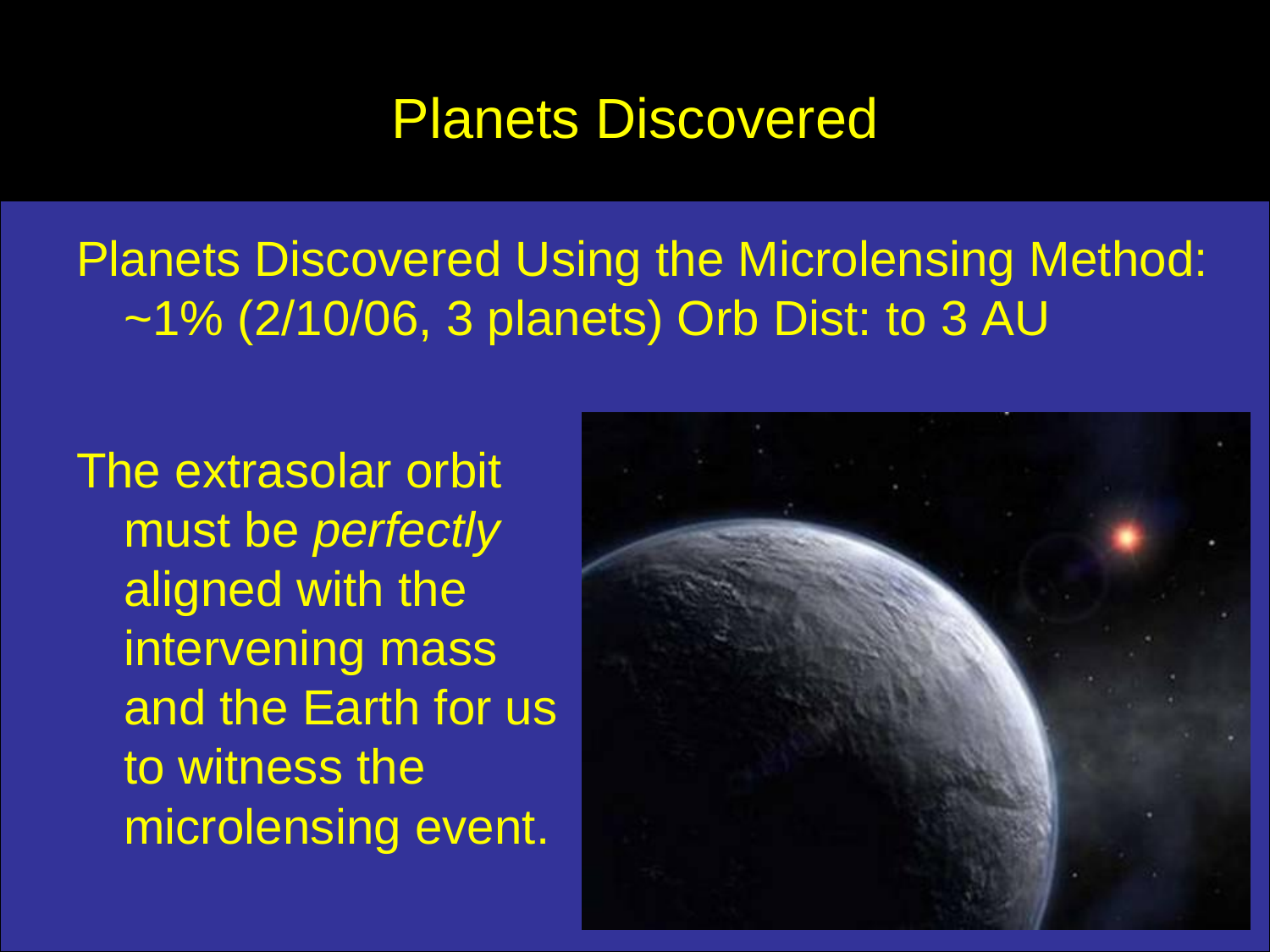#### Search for "Earth-like" Planets





**Gaseous** or **Rocky** Neptune-sized<br>planet

Jupiter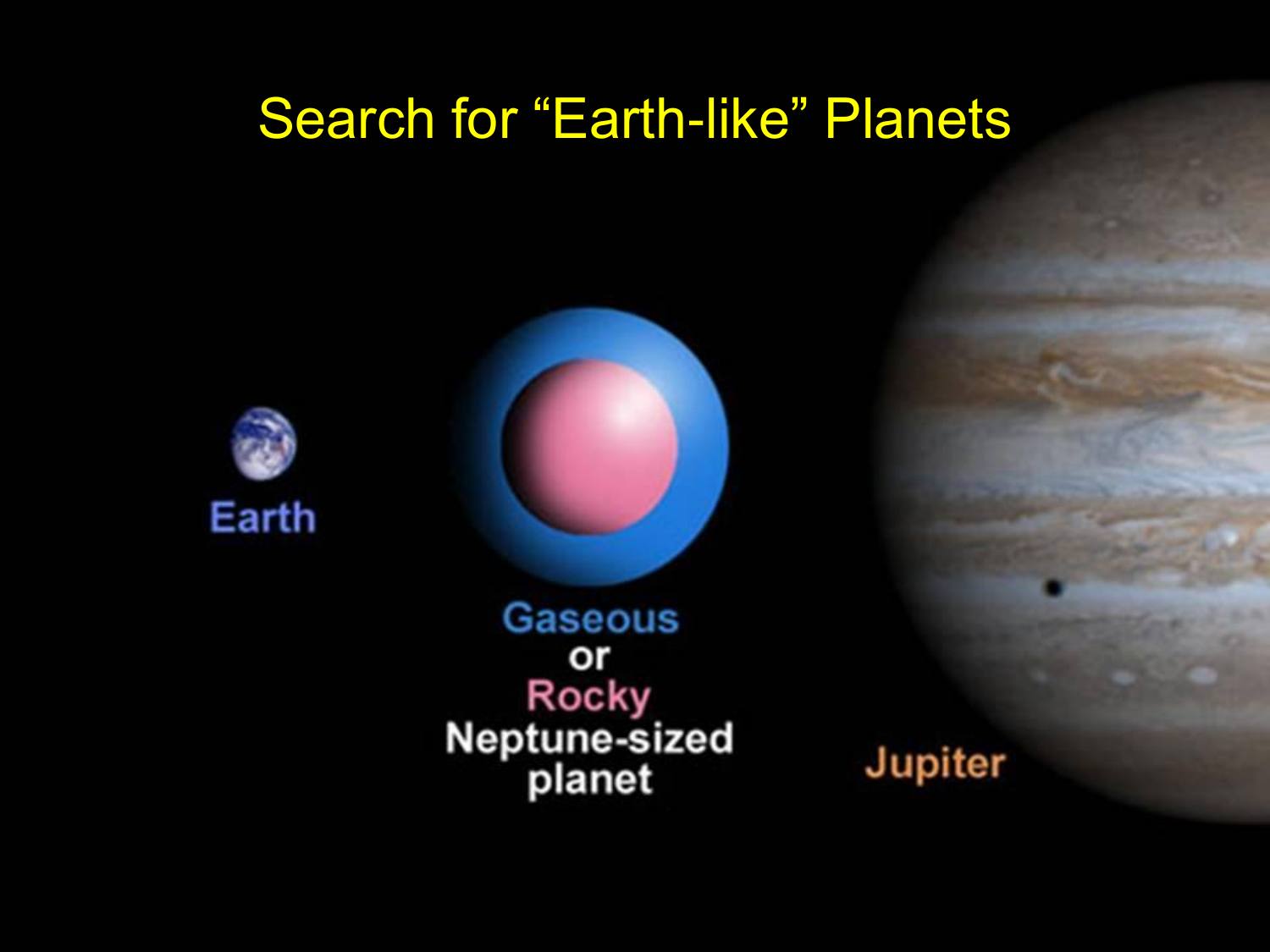#### Advanced Techniques and Equipment

Astronomers are detecting smaller and smaller planets as techniques develop

Dedicated space observatories are planned to take advantage of very long baseline measurements. The technologies are being developed to enable multiple spaceborne telescopes to work together as one super-telescope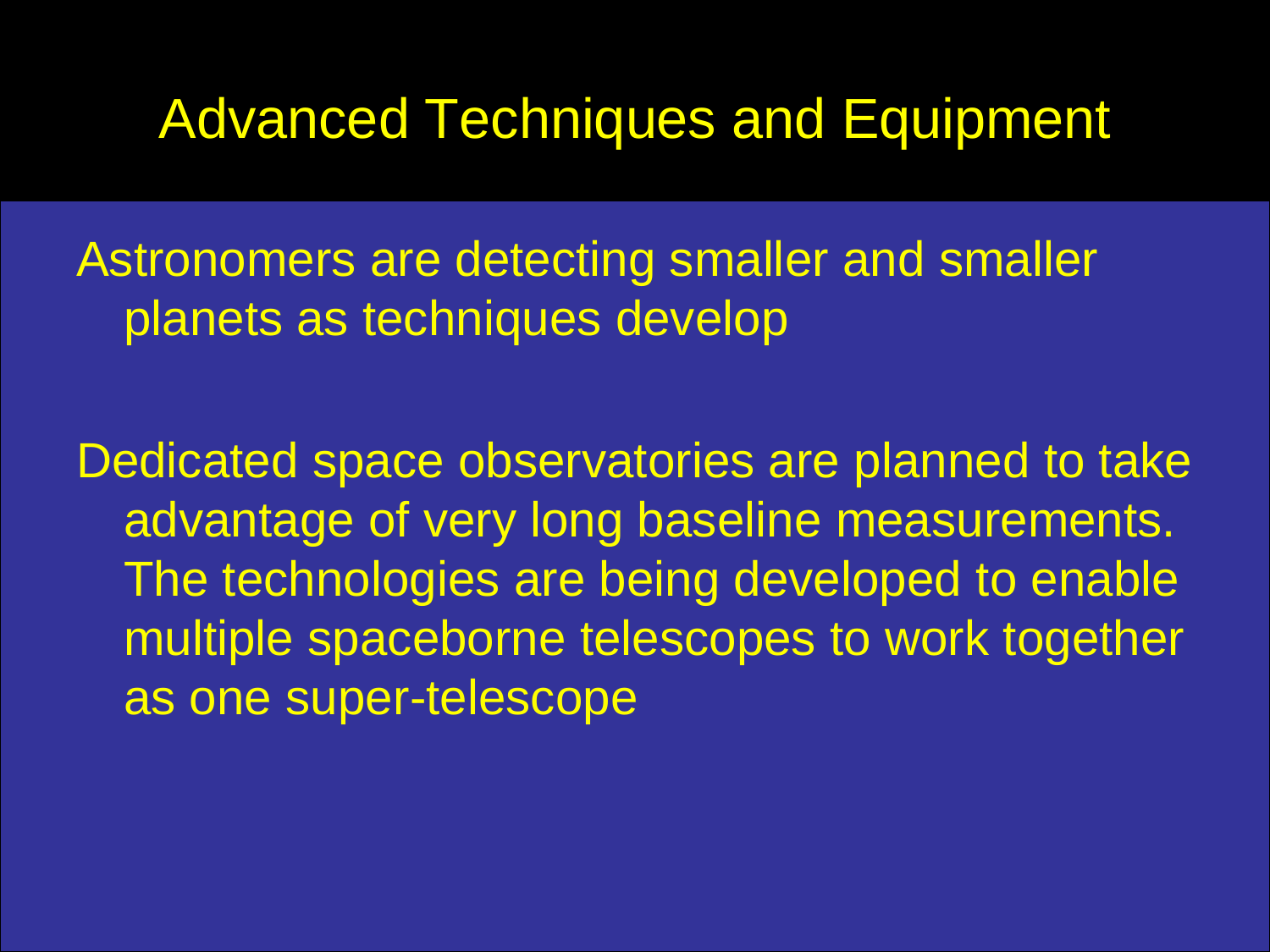

#### Recent News: Super-Earth

#### 6/13/05

"A newly-discovered super-Earth orbits the star Gliese 876, located just 15 light years away in the direction of the constellation Aquarius. This star also possesses two larger, Jupiter-size planets. The new planet whips around the star in a mere two days, and is so close to the star's surface that its temperature probably tops 400 to 750 degrees Fahrenheit (200 to 400 degrees Celsius) oven-like temperatures far too hot for life as we know it....

…Minimum mass for the planet of 5.9 Earth masses, orbiting with a period of 1.94 days at a distance of 0.021 astronomical units (AU), or 2 million miles.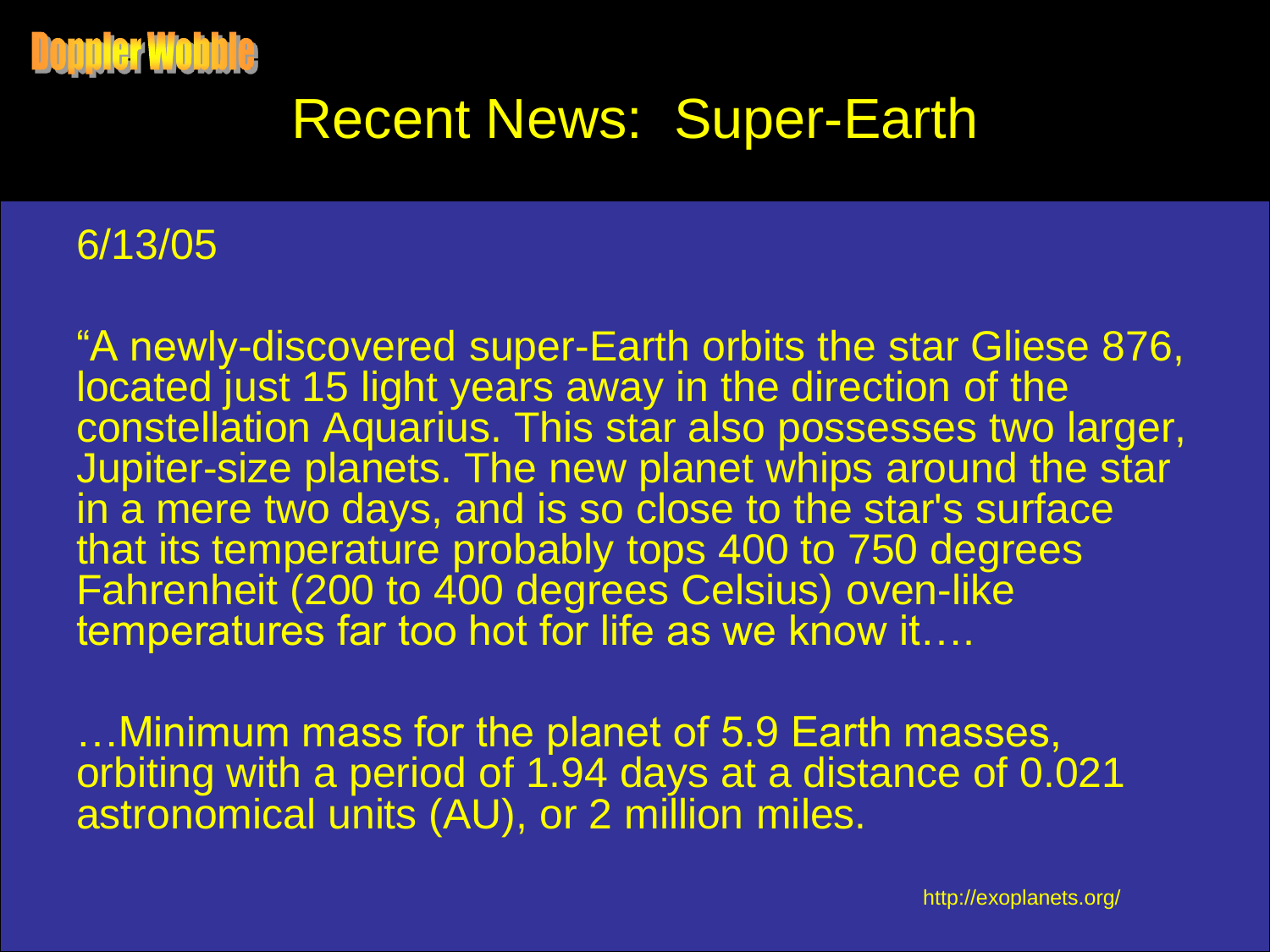

#### *Artist's Conception*

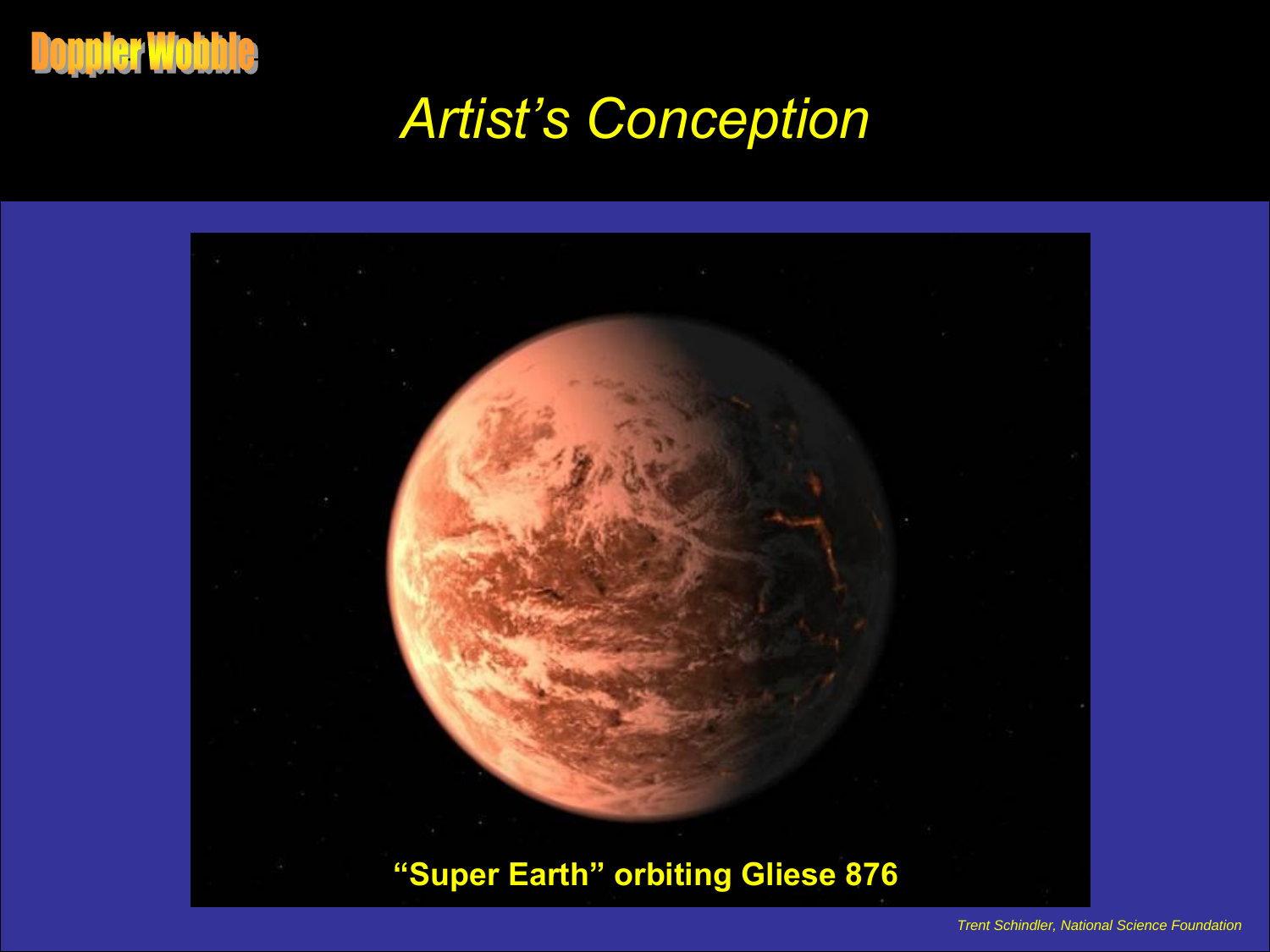

#### Recent News: Six New Planets Reported

#### **Six New Planets Reported**

August 30, 2005 (PLANETQUEST)

Scientists announced the discoveries of six new extrasolar planets during the latter half of August, found at distances ranging from 20 to 289 light-years from Earth, according to information posted on the Extrasolar Planets Encyclopedia website.

The largest is about 1.6 times as massive as Jupiter. The smallest is about as massive as Uranus, or about 14 times the mass of Earth. The planets orbit their parent stars at distances ranging from 10 million to 3 million miles (16 million to 5 million kilometers) -- much closer than the distance at which Mercury orbits our sun.

The new planets are described in papers submitted to the European journal Astronomy and Astrophysics.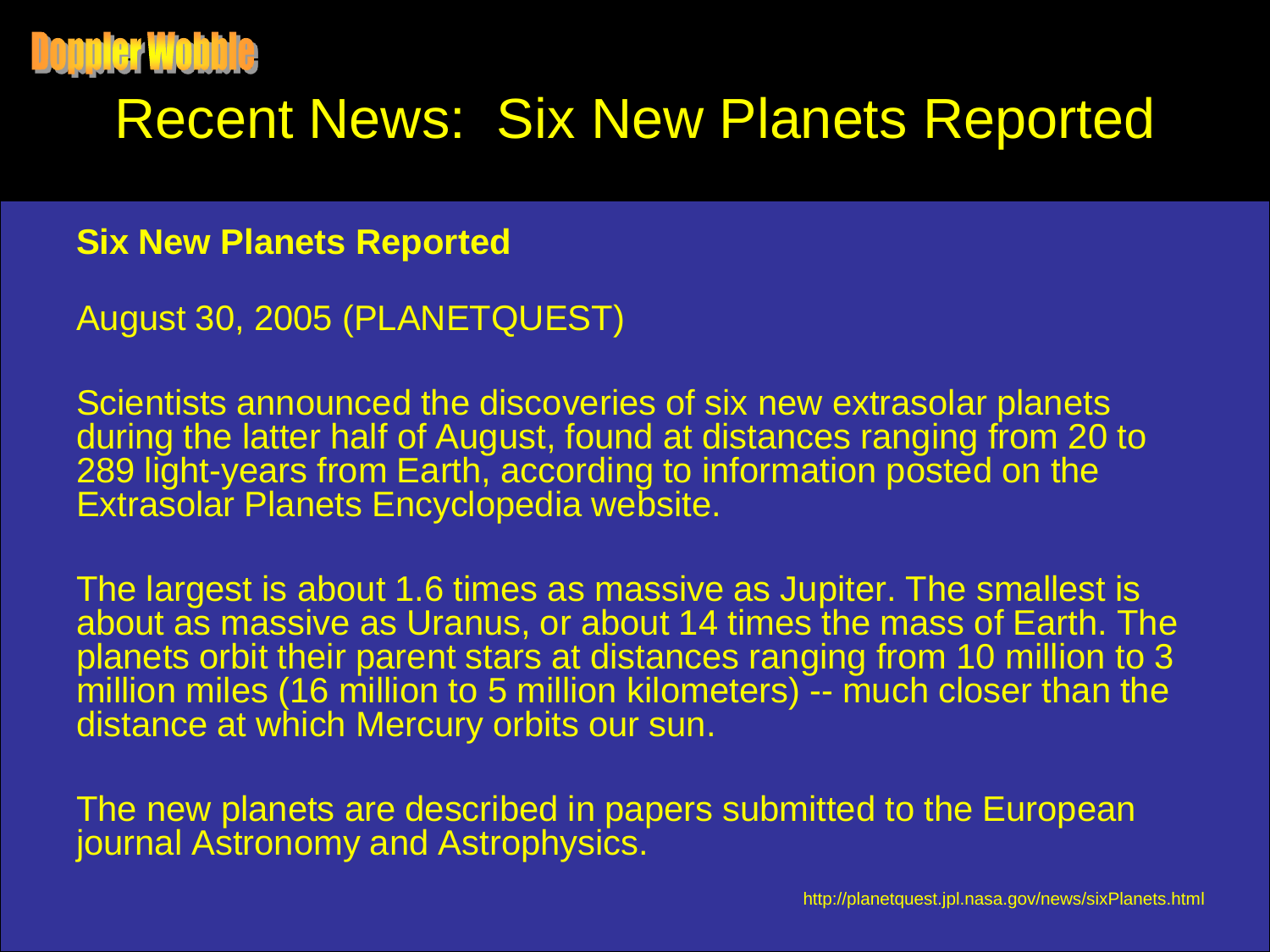### **NASA's Spitzer Uncovers Hints of Mega Solar Systems** 2/08/2006

**Dust Ring around Hypergiant Star** 



*Dusty disks around stars are thought to be signposts for present or future planetary systems* 

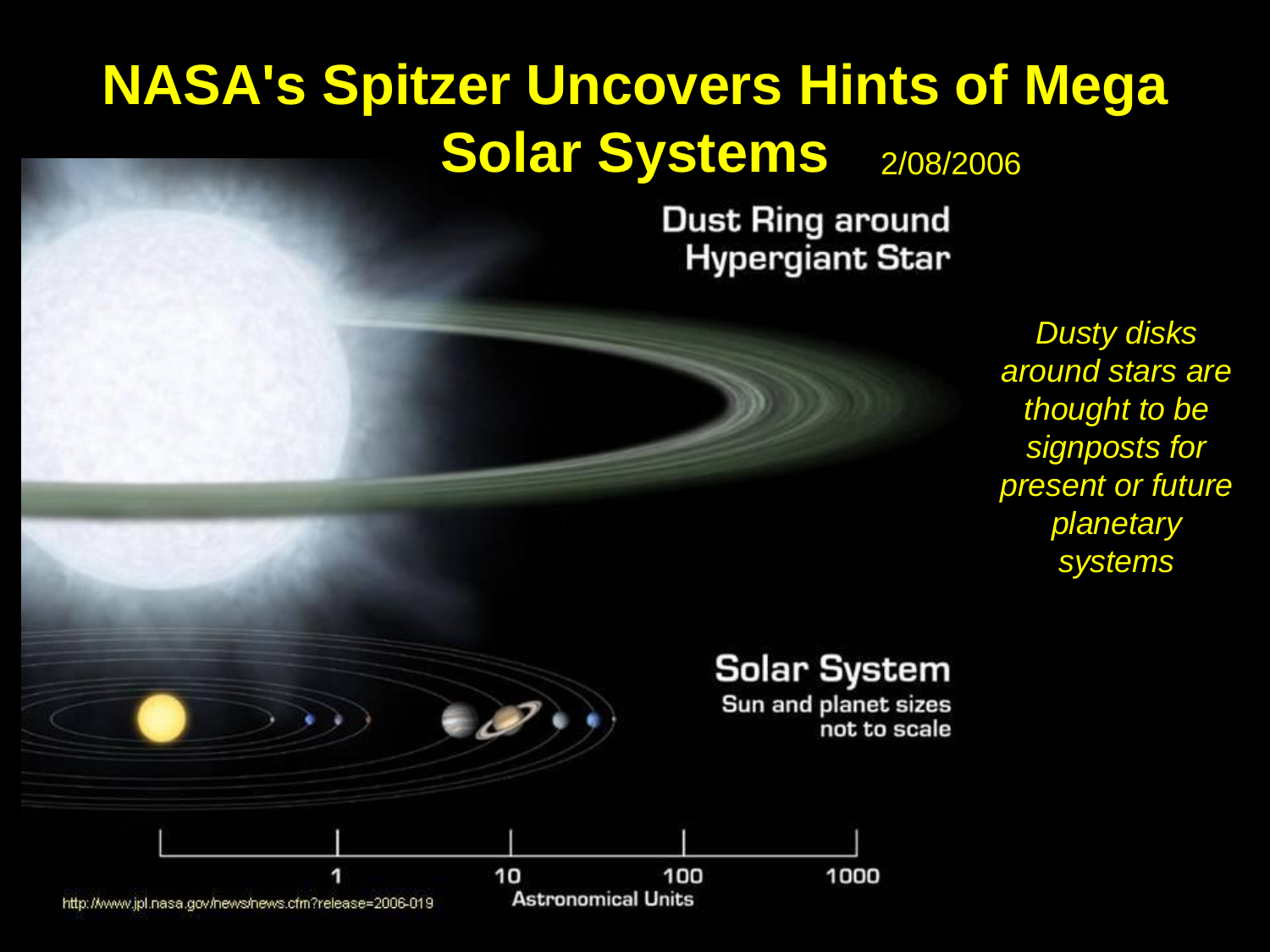

### Recent News

**Astronomers Find Small, Distant Planet**

By MALCOLM RITTER AP Science Writer *Thu Jan 26, 2006, 8:01 PM ET* NEW YORK –

Astronomers say they've found what may be the smallest and most distant planet known to be orbiting a star outside our own solar system.

The work suggests that such small rocky or icy planets may be more common in the cosmos than Jupiter-sized gas giant planets, researchers said. The discovery also indicates the power of a relatively new method of finding such "exoplanets."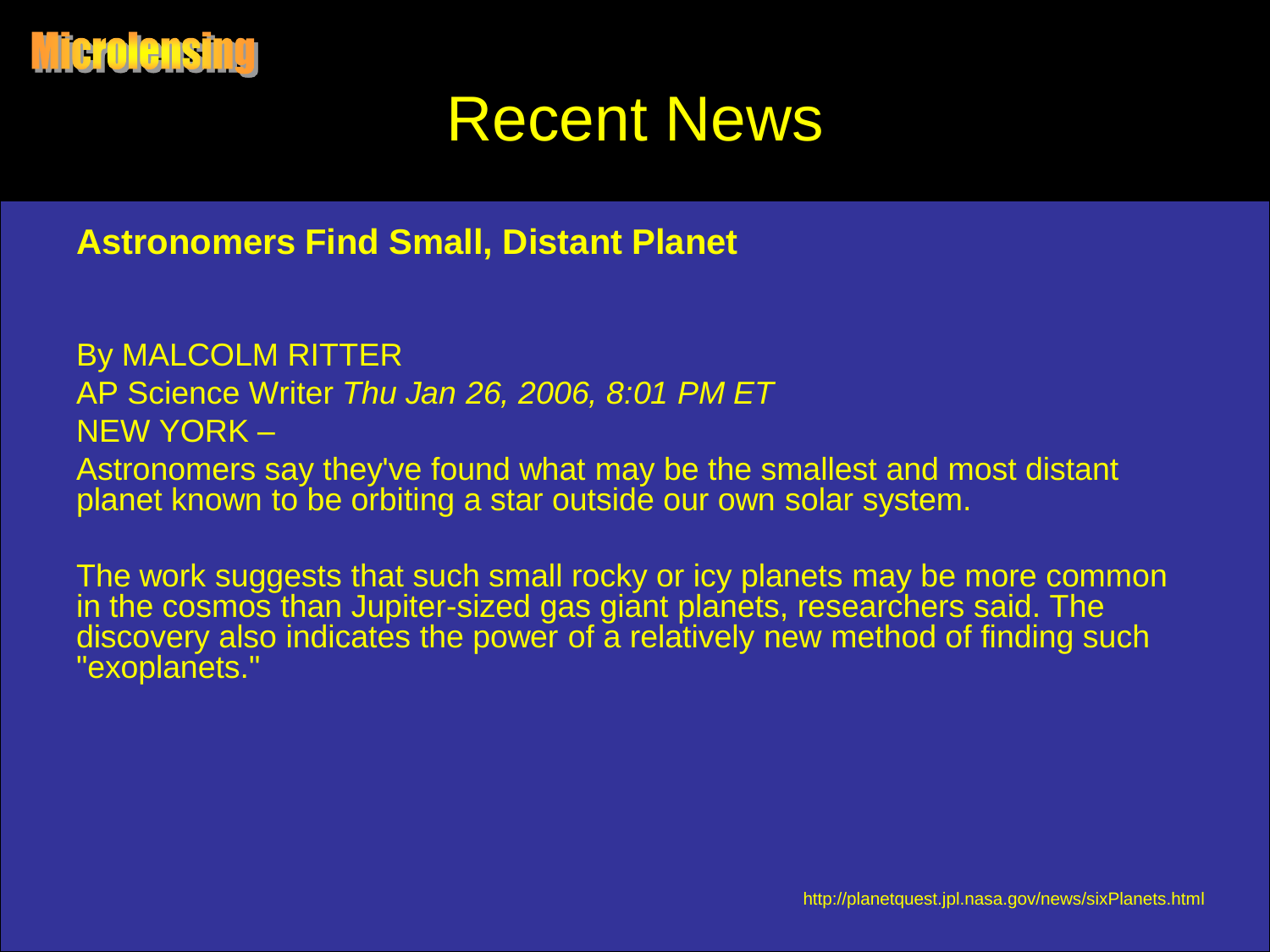

#### Related News - 10th Planet Discovered



Scientists did not discover that the object in these pictures was a planet until January 8, 2005

These are time-lapse images of a newfound planet in our solar system, called 2003UB313, taken on Oct. 21, 2003, using the Samuel Oschin Telescope at the Palomar Observatory near San Diego. The planet, circled in white, is seen moving across a field of stars. The three images were taken about 90 minutes apart.

Based on the amount of light it reflects and its orbit, the new planet is *larger* than Pluto.

The planet has a 557 year, highly elliptical, orbit and is now at the point furthest from the Sun.

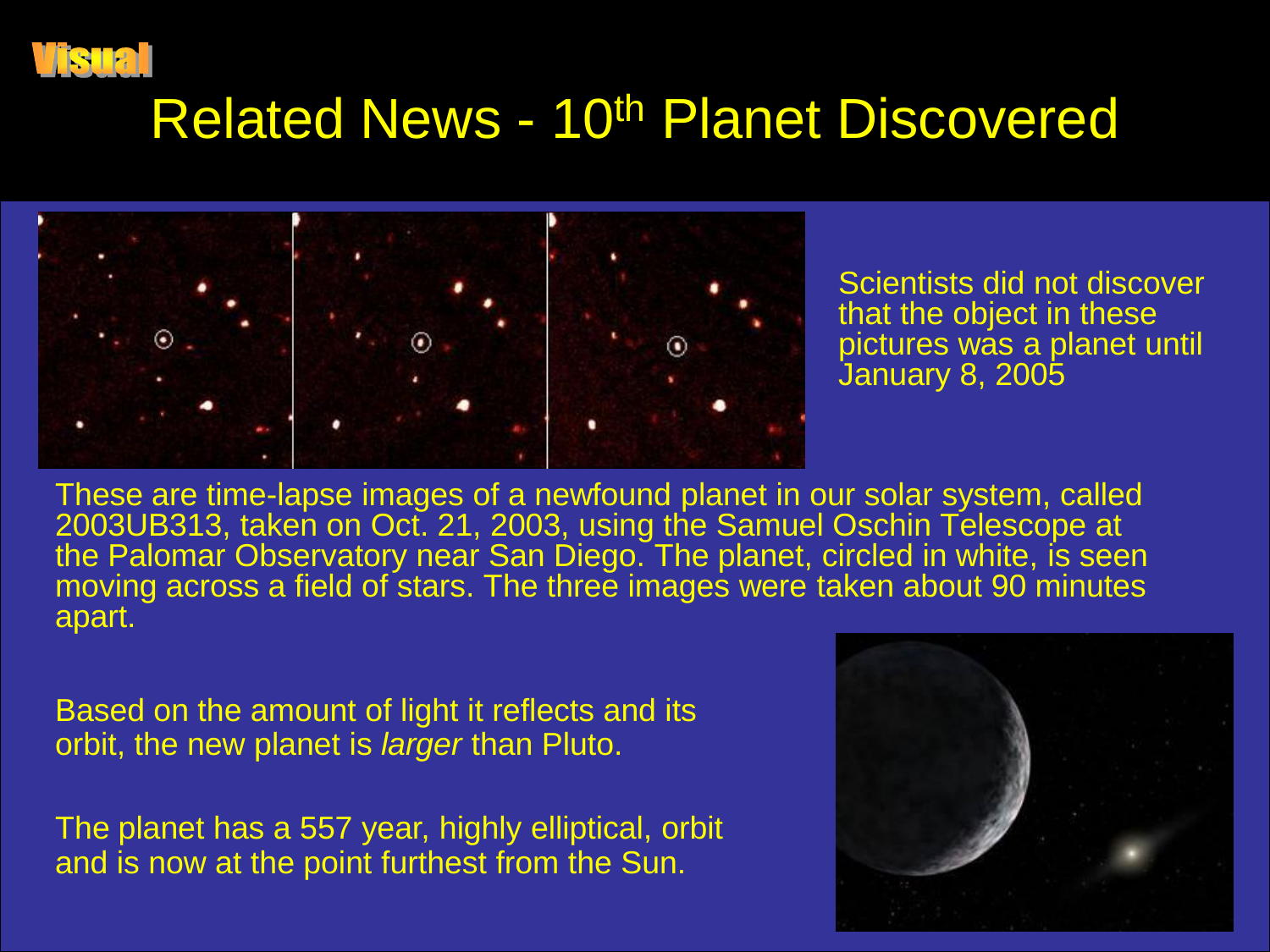### 10th Planet

The object is inclined by a whopping 45 degrees to the main plane of the solar system, where most of the other planets orbit.

Still undiscovered: A Mars sized planet is expected.

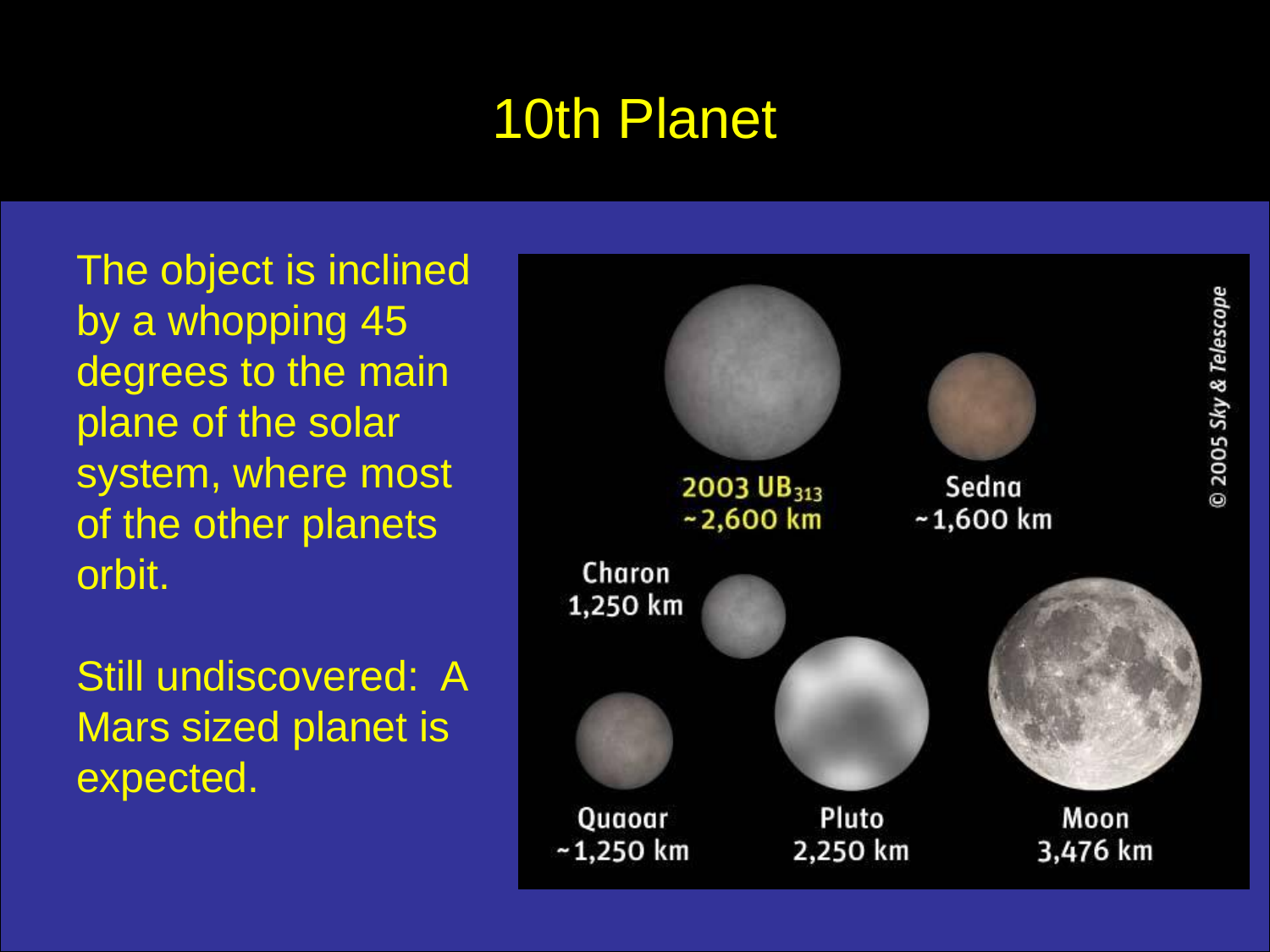## *More are forming every day …*